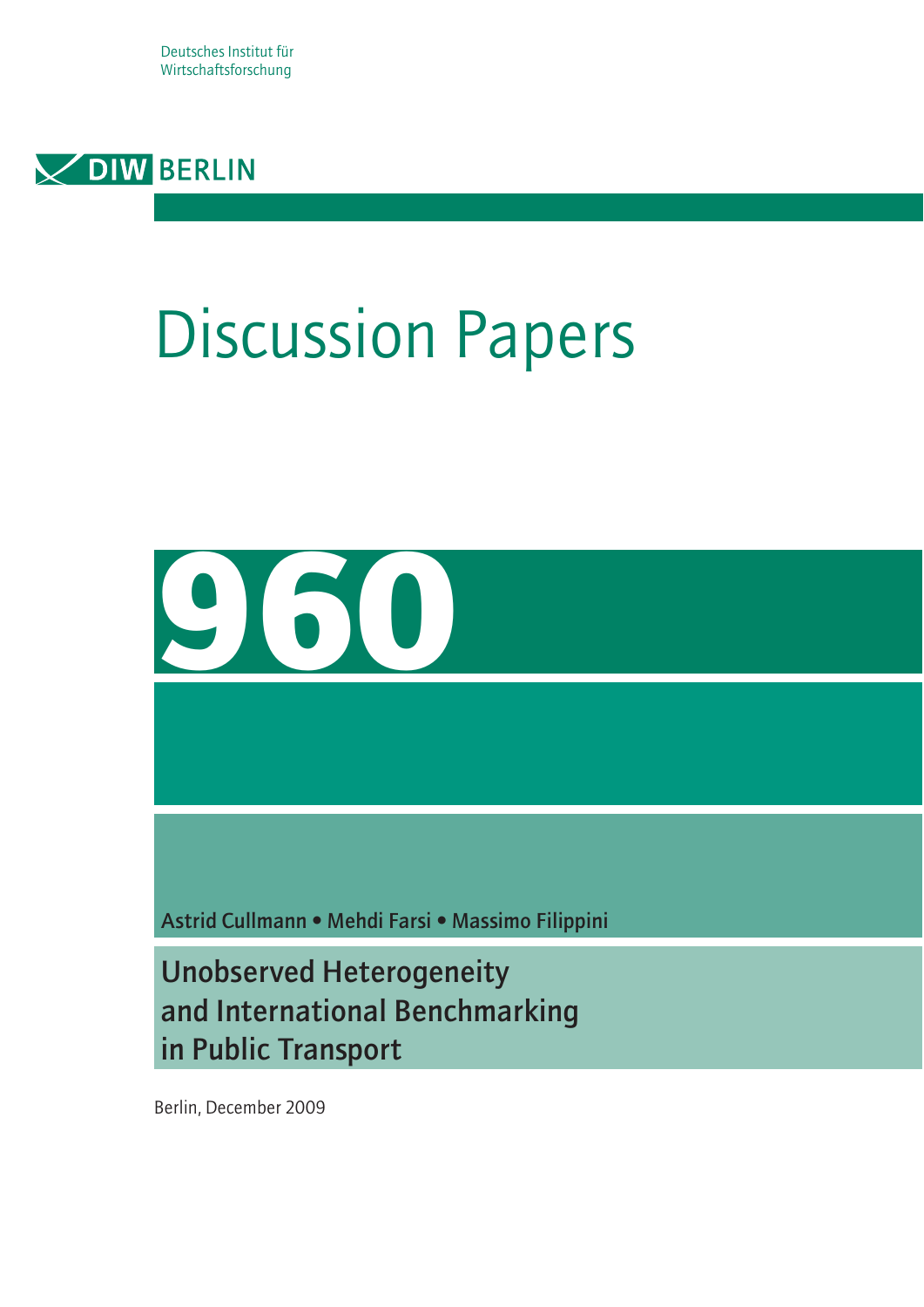Opinions expressed in this paper are those of the author and do not necessarily reflect views of the institute.

IMPRESSUM

© DIW Berlin, 2009

DIW Berlin German Institute for Economic Research Mohrenstr. 58 10117 Berlin Tel. +49 (30) 897 89-0 Fax +49 (30) 897 89-200 http://www.diw.de

ISSN print edition 1433-0210 ISSN electronic edition 1619-4535

Available for free downloading from the DIW Berlin website.

Discussion Papers of DIW Berlin are indexed in RePEc and SSRN. Papers can be downloaded free of charge from the following websites:

http://www.diw.de/english/products/publications/discussion\_papers/27539.html http://ideas.repec.org/s/diw/diwwpp.html http://papers.ssrn.com/sol3/JELJOUR\_Results.cfm?form\_name=journalbrowse&journal\_id=1079991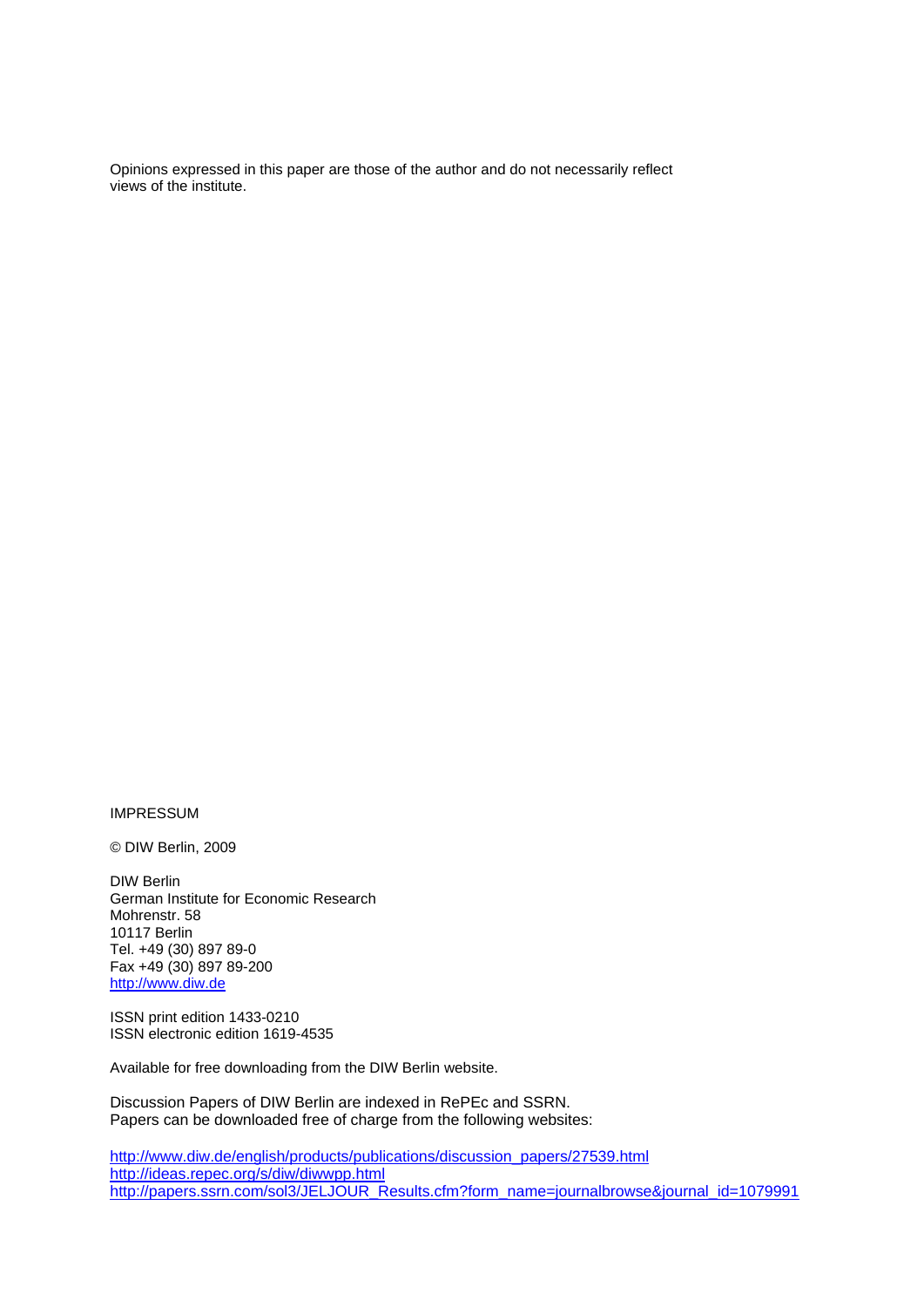# **Unobserved Heterogeneity and International Benchmarking in Public Transport**

by **Astrid Cullmann (DIW Berlin)**[∗](#page-2-0) **Mehdi Farsi (CEPE, ETH Zürich) Massimo Filippini (CEPE, ETH Zürich)** 

December 2009

#### **ABSTRACT**

We analyze the technical efficiency of German and Swiss urban public transport companies by means of SFA. In transport networks we might face different network structures or complexities, not observed, but influencing the production process. The unobserved factors are typically modeled as separable factors. However, we argue that the entire production process is organized around different network structures. Therefore, they are inevitably non-separable from the observed inputs and outputs. The adopted econometric model is a random coefficient stochastic frontier model. We estimate an input distance function for the years 1991 to 2006. The results underline the presence of unobserved non-separable factors.

 $\overline{a}$ 

<span id="page-2-0"></span><sup>\*</sup> Corresponding author: Astrid Cullmann, **[DIW Berlin \(German Institute for Economic Research\)](http://www.diw.de/)**, Department of Innovation, Manufacturing, Service, Mohrenstraße 58, 10117 Berlin Germany, tel.: +49-30-89789-679, fax.: +49-30-89789-103, acullmann@diw.de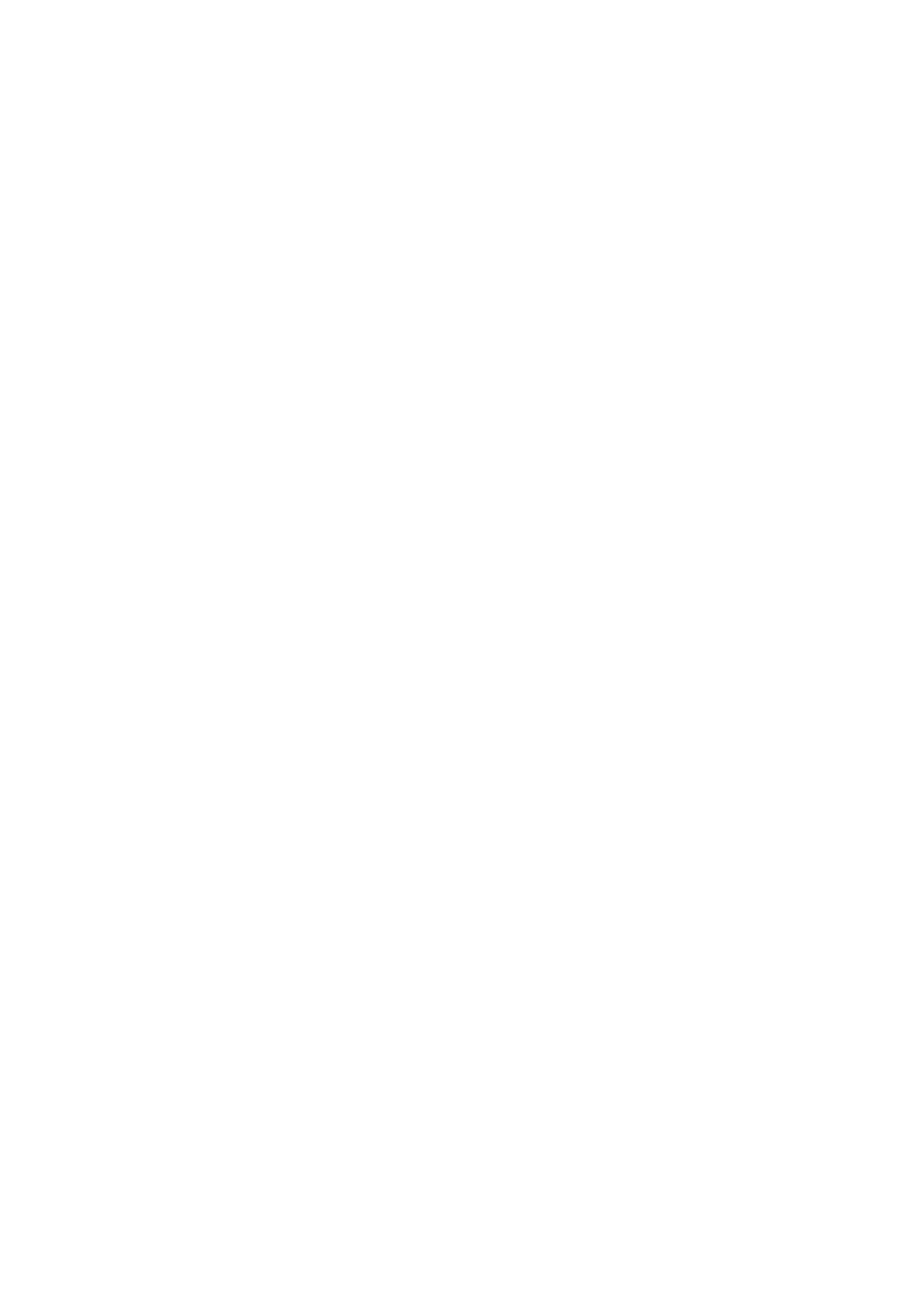### **1. Introduction**

 $\overline{a}$ 

Following the explosive growth of subsidy requirements for public transport services observed in the 1970s and 1980s, several European governments have introduced during the last two decades, regulatory reforms in their local transport sectors. Most of these countries, in line with the EU directives, have adopted a competitive tendering procedure for the assignment of franchised monopolies in the local transport sector. These procedures are supposed to replace the previous models with relatively low incentives for cost efficiency, commonly based on annual negotiations with individual companies over costs and transfers. However, several studies have pointed out the difficulties in the implementation of tendering procedures, which have been experienced across many European countries (Toner, 2001; Boitani and Cambini, 2002; Cambini and Filippini, 2003). These difficulties are mainly related to potential collusion among the bidders and the tendency toward auctioning small networks hence, suboptimal scale and density. An alternative approach would be incentive regulation schemes, such as yardstick competition or performance based contracts.<sup>[1](#page-4-0)</sup> The latter regulation schemes are based on benchmarking analysis of costs and/or quality to determine the transfers and prices. In particular, Hensher and Stanley (2003) and Hensher (2007) have shown that performance based contracts can reach a greater social surplus than competitive tendering procedures.

<span id="page-4-0"></span><sup>1</sup> For a general discussion on these two approaches see Demsetz (1968), Laffont and Tirole (1993), Klemperer (1999) and Hensher and Stanley (2003).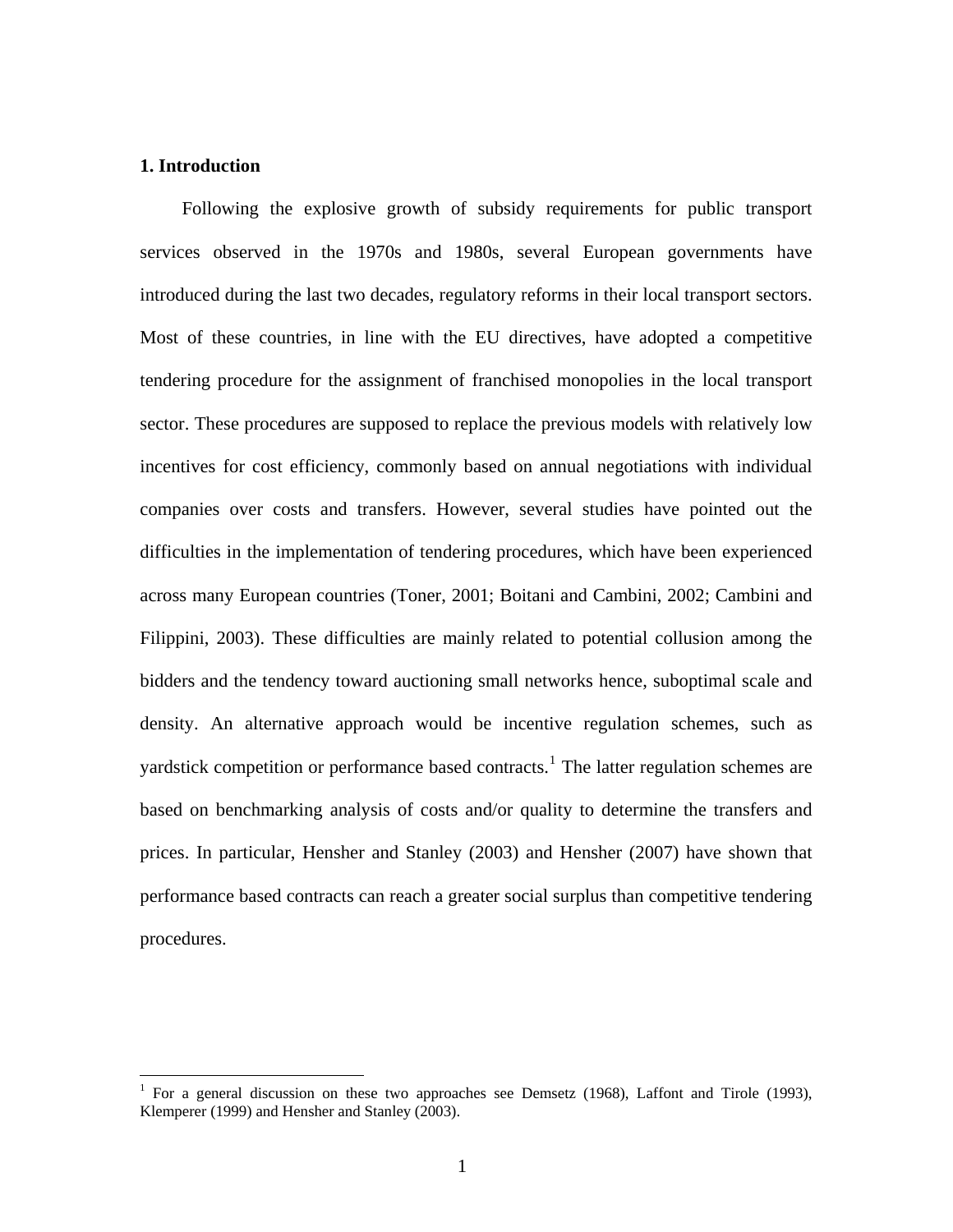In Switzerland and Germany the competitive tendering procedures have been introduced only partially and limited to certain areas.<sup>[2](#page-5-0)</sup> Nevertheless, the regional authorities have been discussing the possibility of adopting high-powered contracts based on a yardstick competition model proposed by Shleifer (1985). In this context the use of production, distance or cost frontier models could be useful as a complementary control instrument in the definition of the amount of subsidies granted to the regional public transit companies.<sup>[3](#page-5-1)</sup> Of course, the reliability of efficiency estimates is crucial for an effective implementation of those incentive mechanisms. In fact, the empirical evidence suggests that the estimates are sensitive to the adopted benchmarking approach. $4$  This implies that the choice of the approach can have important effects on the financial situation of the companies.

Since urban transit companies operate in different networks and environments, and provide urban passenger services using a diversity of vehicles (bus, tramway, light rail, etc.) any method based on cost comparison has been subject to criticism. A high level of output heterogeneity is a general characteristic of network industries. Companies characterized by different share of the employed vehicles and networks with different shapes have different organization and coordination problems, thus different performances in terms of production and costs. For instance, in the transit sector the production of 100 tramway-kilometers on a simple linear network is less costly than the same output in a Y-shaped network. Other factors such as the density of stops can also

1

<span id="page-5-0"></span> $2$  These include Swiss rural area, one German state (Hesse) and only a few large German cities (Hamburg and Munich). In most other cases, particularly, in Swiss urban areas, the incumbent companies continue to receive concessions without any competitive tendering.

<span id="page-5-1"></span> $3$  For an application of yardstick competition in the transport sector see Dalen and Gòmez-Lobo (2003).

<span id="page-5-2"></span> $4$  See Jamasb and Pollit (2003) and Estache et al. (2004) for examples.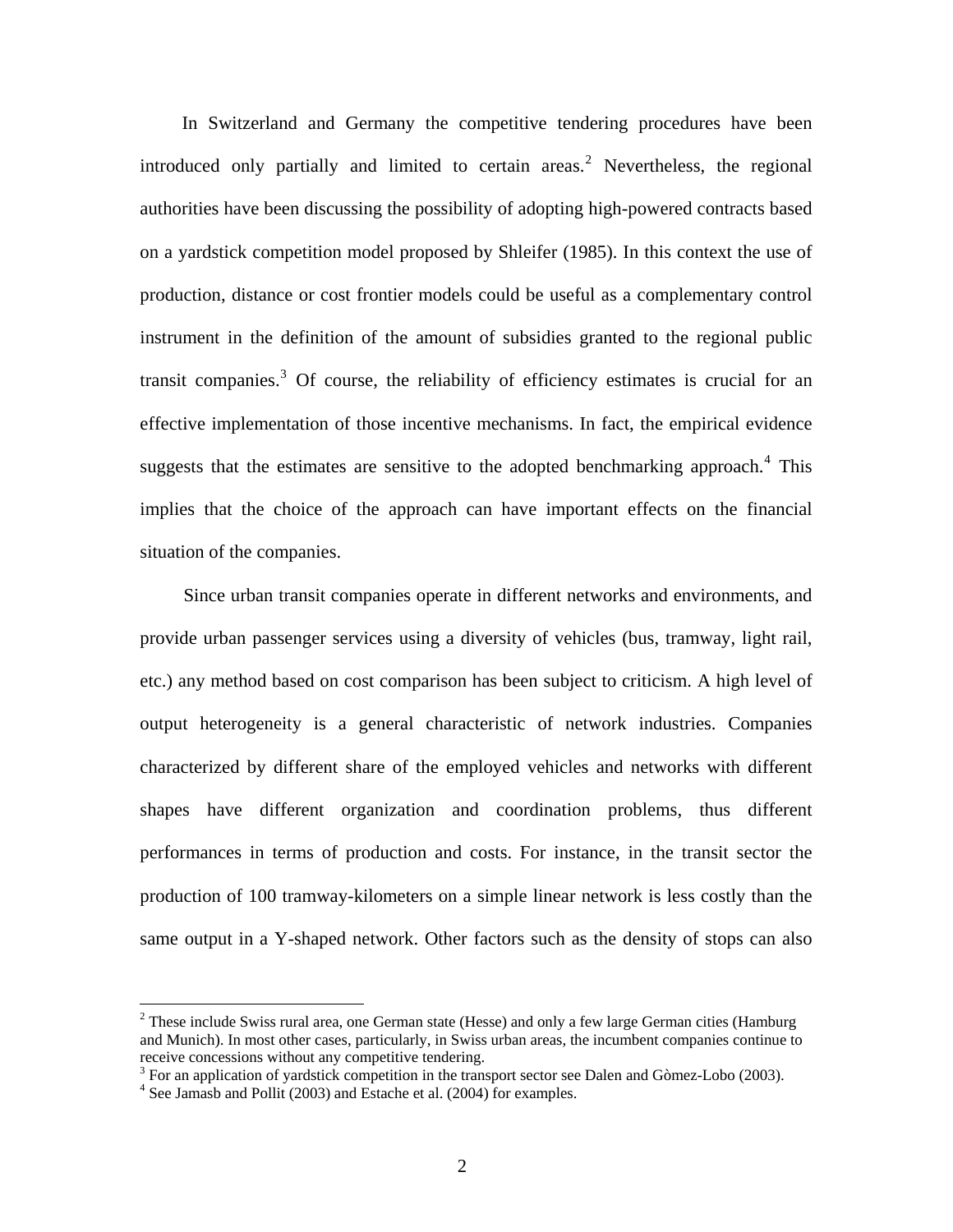affect the costs. Furthermore, different environmental characteristics influence the production process and therefore the costs. In general, the information is not available for all output characteristics. Many of these characteristics are therefore omitted from the production, distance and cost function specifications. Of course, this efficiency measurement problem related to the unobserved firm-specific heterogeneity becomes more serious when a regulator decides to perform a comparative efficiency analysis across several countries. This type of analysis is becoming more and more popular because regulators are interested in comparing the inefficiency level of the companies operating in the own country with the performance obtained by companies operating in another regulatory environment or just simply to increase the number of companies in the sample. It is also believed that by using international benchmarking, the regulators could limit the possibility of strategic behavior of firms within the country. The increasing use of international benchmarking analysis in network industries has raised serious concerns among regulators and companies regarding the reliability of efficiency estimates, because of unobserved firm- and country-specific heterogeneity.

Thus, our main objective is to derive and apply an appropriate SFA model, which is able to capture firm-specific unobserved heterogeneity using panel data. In recent SFA panel data models unobserved firm-specific heterogeneity can be taken into account with conventional fixed or random effects. In order to distinguish heterogeneities such as external network effects from cost efficiency, Greene (2004, 2005a,b) proposed an approach that integrates an additional stochastic term representing inefficiency in both fixed and random effects models.<sup>[5](#page-6-0)</sup> Within this framework the unobserved factors are

1

<span id="page-6-0"></span><sup>&</sup>lt;sup>5</sup> Kumbhakar (1991) proposed a similar approach using a three-stage estimation procedure. See Heshmati and Kumbhakar (1994) for an applications of this model.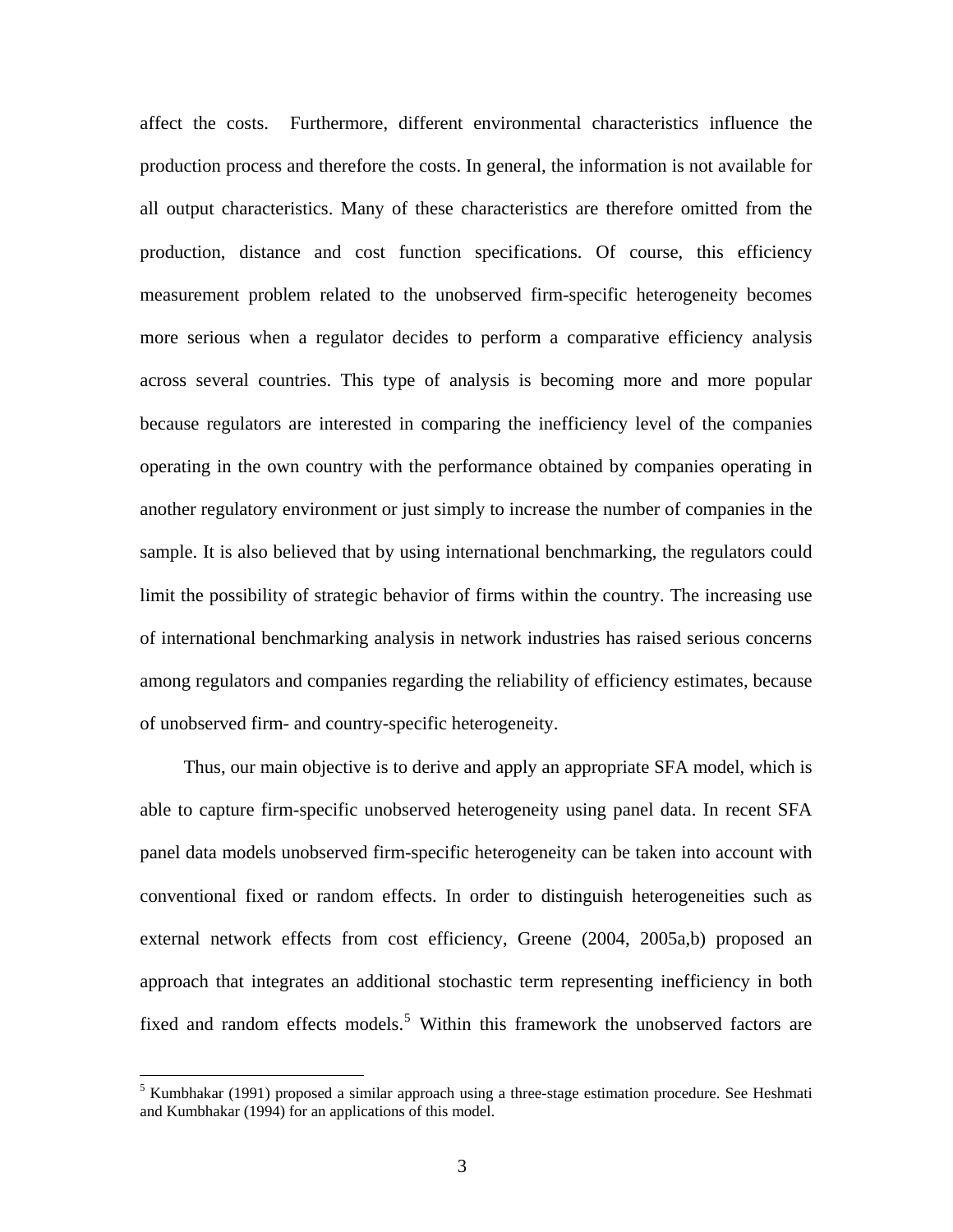widely modeled as separable factors from the production process (Greene, 2005b). However, we argue that the entire production process is organized around different network structures and shapes. Therefore, the unobserved heterogeneity is inevitably nonseparable from the observed inputs and outputs. Against this background we propose a model assuming that unobserved heterogeneous factors are non-separable from the production process (see e.g. Bagdadioglu and Weyman-Jones, 2008). We show that along with the variation over time, the distinction between separable and non-separable factors can be helpful in disentangling the inefficiency from the unobserved firm-specific factors: Assuming that firm-specific factors are time-invariant but non-separable, while the inefficiency components are time-variant and separable, one can achieve a more realistic separation between the two components. In fact, being an integrated part of the technology process the unobserved network characteristics are non-separable but more or less time-invariant. Whereas it is likely that the main driving factor behind technical inefficiency namely, the management's efforts and incentives are independent from the production technology thus separable but time-variant.

The adopted econometric model is a random coefficient stochastic frontier model that allows non-separability between the firm-specific unobserved heterogeneity and the production factors. In our model the unobserved heterogeneity is treated as a stochastic network characteristic that enters as a latent variable in the distance function and can be interacted with observed inputs and outputs. The resulting specification is a randomparameter stochastic frontier model in which the individual random effects are based on a single standard normal variable.<sup>[6](#page-7-0)</sup> The input distance function is used to test the assumption of separability between unobserved network characteristics and observed

 $\overline{a}$ 

<span id="page-7-0"></span> $6$  The econometric model bears some resemblance to the specification proposed by Alvarez et al. (2004).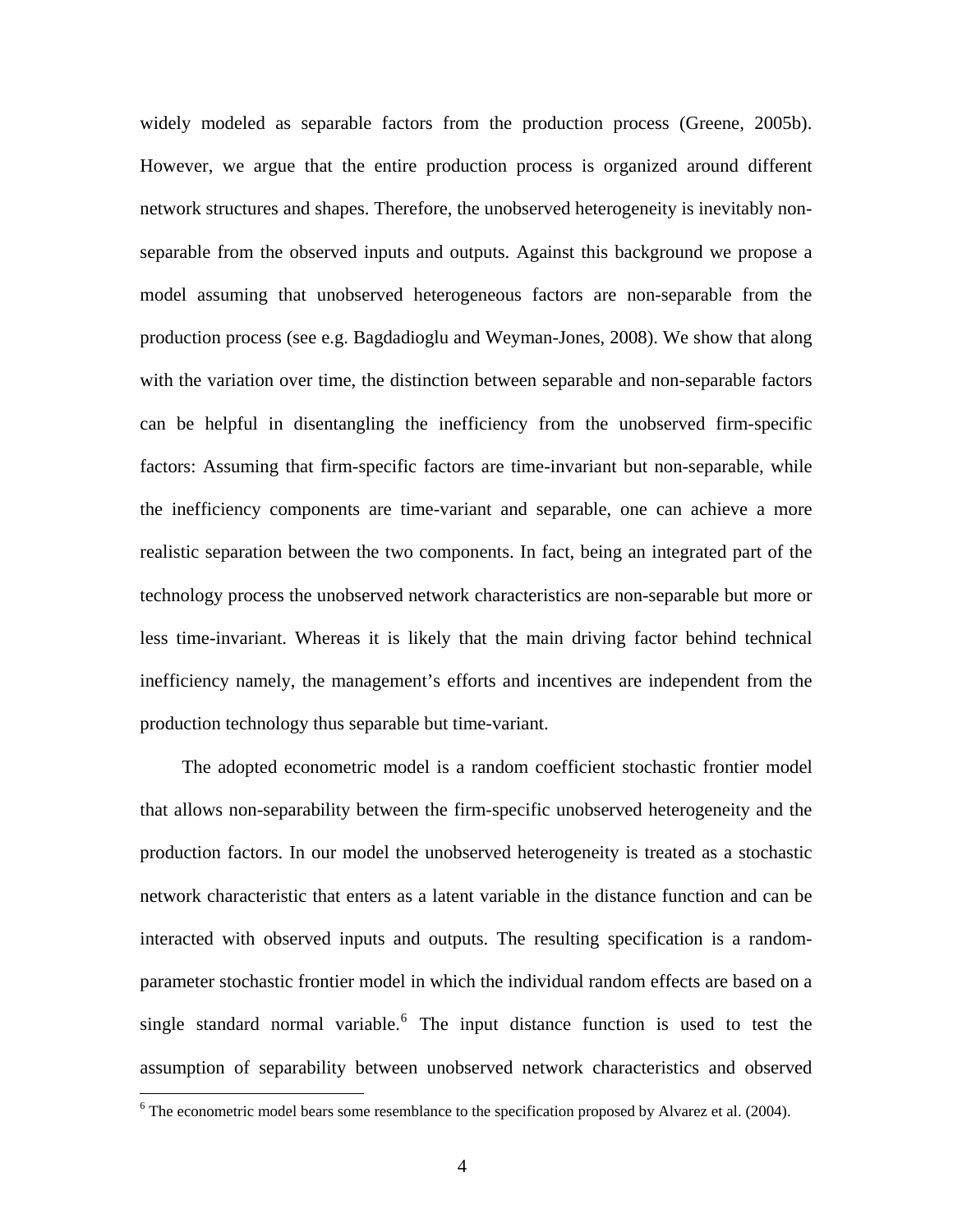production factors. The model also allows an assessment of the effect of separability assumptions on the estimates of efficiency as well as technological properties such as returns to scale and cost-complementarities.

The model is applied to a panel data sample of 56 transit companies including German and Swiss operators. The estimates of efficiency are compared between the two countries and the statistical significance of the differences is tested. From a methodological point of view, the analysis contributes to the discussion of unobserved heterogeneity that is particularly relevant for international comparisons. This study also provides an insight to the potential use of benchmarking within competitive tendering procedures that are often promoted in the ongoing reforms in the public transport sector. The rest of the paper is organized as follows: Sections 2 presents the model specification. The data and the econometric models are explained in Section 3. Section 4 presents the estimation results and discusses their implications, and Section 5 provides the conclusions.

#### **2. Model Specification**

 $\overline{a}$ 

There is a great body of literature on the estimation of production and cost frontiers for public transit operators.<sup>[7](#page-8-0)</sup> However, the majority of these studies estimate single output production or cost frontiers. There are only a few studies that estimated a multioutput cost function. The most relevant ones in this category are Viton (1992), Viton (1993) and Colburn and Talley (1992), both of which analyzed the long run cost structure of urban multi-mode transit system in the U.S. Viton (1992) studied the cost structure of a sample of 289 urban transit companies operating in the U.S. between 1984 and 1986.

<span id="page-8-0"></span><sup>&</sup>lt;sup>7</sup> See De Borger et al. (2002) for a detailed literature overview.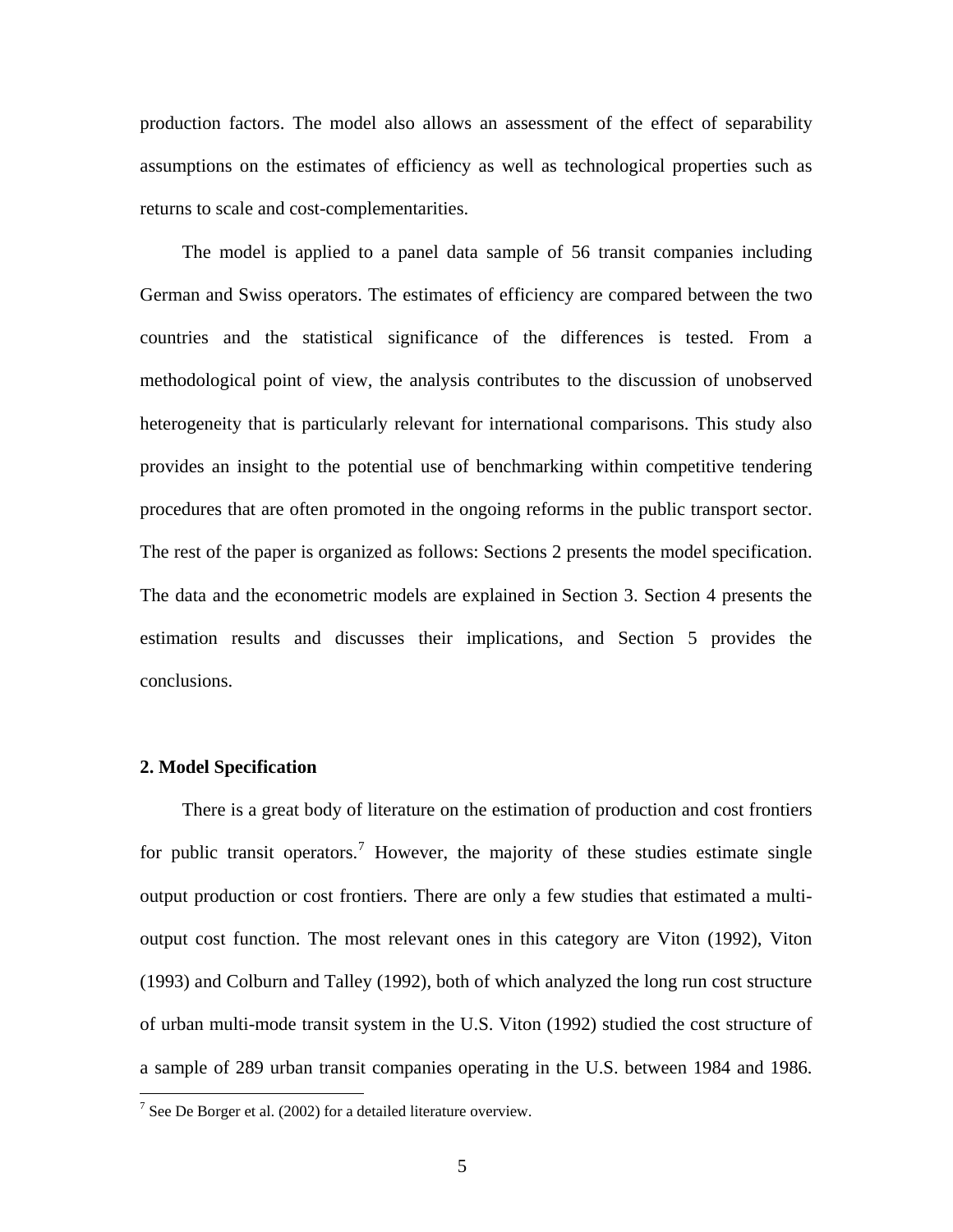Six modes are distinguished: motor-bus, rapid-rail, streetcar, trolley-bus, demand responsive mode and a last mode including all other modes. Viton uses a quadratic total cost function. Colburn and Talley (1992) analyze the economies of scale and scope of a single urban multi-service company using quarterly data from 1979 to 1988. Four modes are distinguished: motor-bus, dial-a-ride, elderly service, and van pool service. Colburn and Talley used a translog total cost function. The first European analysis for multioutput firms has been performed by Farsi et al. (2006b). In this study, the authors estimate a quadratic cost function considering three modes (motor-bus, streetcar, trolleybus) and using a dataset composed of 16 Swiss multi-mode urban transport operators observed during the period 1985–2003. All these studies did not estimate a frontier function and, therefore, did not perform an efficiency analysis. The main interest of these studies was in the estimation of the economies of scale and scope.

To measure the efficiency level of the multi-outputs Swiss and German urban transit companies we apply a parametric frontier input distance function.<sup>[8](#page-9-0)</sup> We therefore focus on the technical inefficiency as opposed to possible inefficiencies due to suboptimal allocation of input factors. Because of the lack of consistent data on costs and input prices especially on the German side, we could not use a multi-output cost function. The latter approach, while providing a benefit in estimating the resulting effect of technical and allocative inefficiency, has an important drawback in international benchmarking. Namely, international cost comparisons would involve several empirical difficulties given the different accounting rules, depreciation standards, exchange rates etc. In addition, the choice of distance functions does not require the cost minimization

 $\overline{a}$ 

<span id="page-9-0"></span> $8$  For the use of parametric distance functions in the transport sector see Coelli and Perelman (1999, 2000).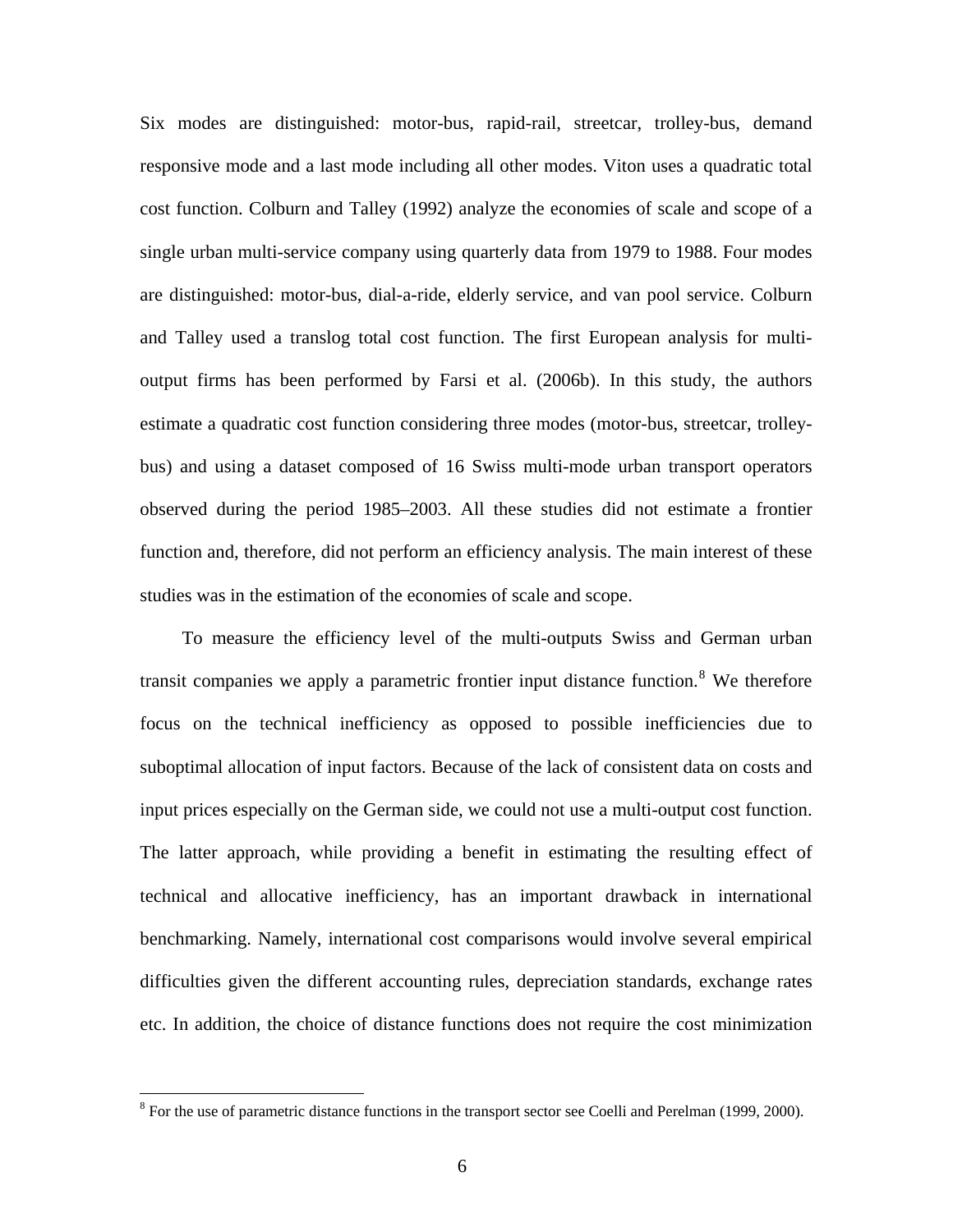assumption.<sup>[9](#page-10-0)</sup> Compared to production functions the distance functions are more readily adaptable to multi-output contexts. Moreover, assuming that outputs are exogenous for given companies, we favored an input distance specification as opposed to an output distance function. $10$ 

The input distance function is defined on the input set as the extent to which the input vector may be proportionally contracted with the output vector held fixed (see Coelli, 2002):

$$
d_I(x, y) = \max\{\rho : (x/\rho) \in L(y)\}\tag{1}
$$

 $d<sub>1</sub>(x, y)$  will take a value greater than or equal to one if the input vector *x* is an element of the feasible input set  $L(y)$ . In addition,  $d<sub>1</sub>(x, y) = 1$  if x is located on the inner boundary of the input set.  $\rho$  represents the scalar distance, so the amount by which the input vector can be deflated. It is assumed that the technology satisfies the standard axioms:  $d<sub>x</sub>(x, y)$  is non-decreasing, positively linearly homogeneous and concave in *x* and increasing in  $y$ .<sup>[11](#page-10-2)</sup>

As in most empirical studies in production literature, we specify a translog functional form for the input distance function in order to satisfy flexibility while a

<span id="page-10-0"></span><sup>&</sup>lt;sup>9</sup> For a discussion on the advantages and drawbacks of the distance-functions approach see Coelli (2002) and Coelli and Perelman (2000).

<span id="page-10-1"></span> $10$  An input-oriented distance function is motivated by the nature of production in the public transport sector, because it implies that efficiency is improved by reducing input usage for a given exogenous output, set by regulators or the demand side factors that are beyond the provider's control.

<span id="page-10-2"></span> $11$  See Coelli (2002) and Färe and Primont (1995) for more details on these properties.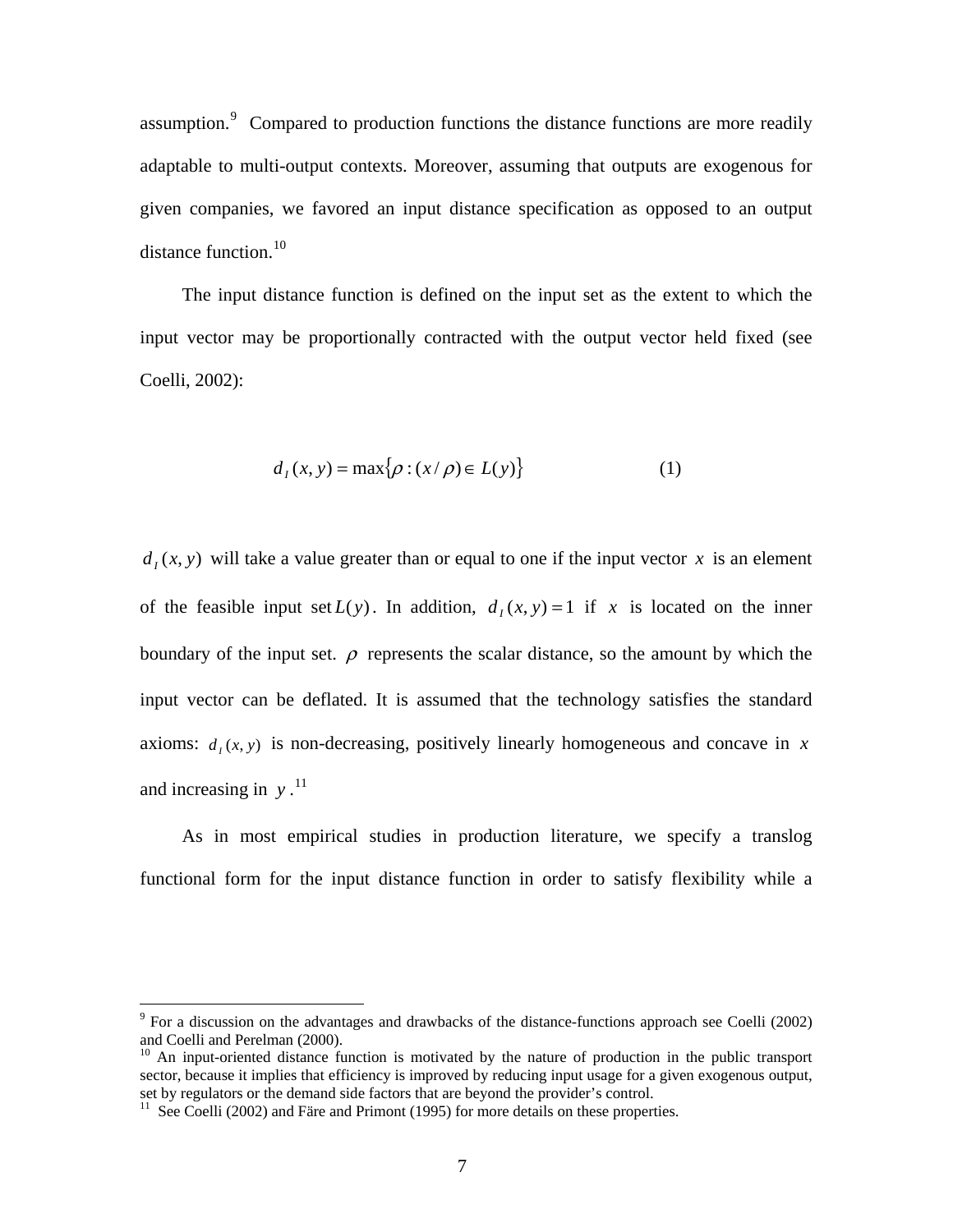straightforward imposition of the linear homogeneity restriction.<sup>[12](#page-11-0)</sup> For the case of *M* outputs and *K* inputs the input distance function for the  $i<sup>th</sup>$  firm can be written as

$$
\ln d_{I_i} = \alpha_0 + \sum_{m=1}^{M} \alpha_m \ln y_{mi} + \frac{1}{2} \sum_{m=1}^{M} \sum_{n=1}^{M} \alpha_{mn} \ln y_{mi} \ln y_{ni} + \sum_{k=1}^{K} \beta_k \ln x_{ki}
$$
  
+ 
$$
\frac{1}{2} \sum_{k=1}^{K} \sum_{l=1}^{K} \beta_{kl} \ln x_{ki} \ln x_{li} + \sum_{k=1}^{K} \sum_{m=1}^{M} \delta_{km} \ln x_{ki} \ln y_{mi}
$$
 (2)

To obtain the frontier surface (the transformation function) one would set  $d_i = 1$ , so the left hand side equals zero  $\ln d_h = 0$  (see Coelli and Perelman, 2000). The restrictions for linear homogeneity in inputs can be written as:

$$
\sum_{k=1}^{K} \beta_k = 1, \quad \sum_{k=1}^{K} \beta_k = 0 \quad \text{and} \quad \sum_{k=1}^{K} \delta_{km} = 0 \quad \text{for all values of } l \text{ and } m \tag{3}
$$

A convenient approach of imposing homogeneity constraints is to follow Lovell et al. (1994) and Coelli and Perelman (2000): Considering that homogeneity implies that for any  $w > 0$ 

$$
d_I(wx, y) = wd_{I_i}(x, y)
$$
 (4)

Therefore, one of the inputs might be arbitrarily chosen, such as the  $K<sup>th</sup>$  input and set  $w = 1/X_K$ . Then one obtains

<span id="page-11-0"></span><sup>&</sup>lt;sup>12</sup> The Cobb Douglas form is too restrictive with regard to the elasticity of substitution and scale properties.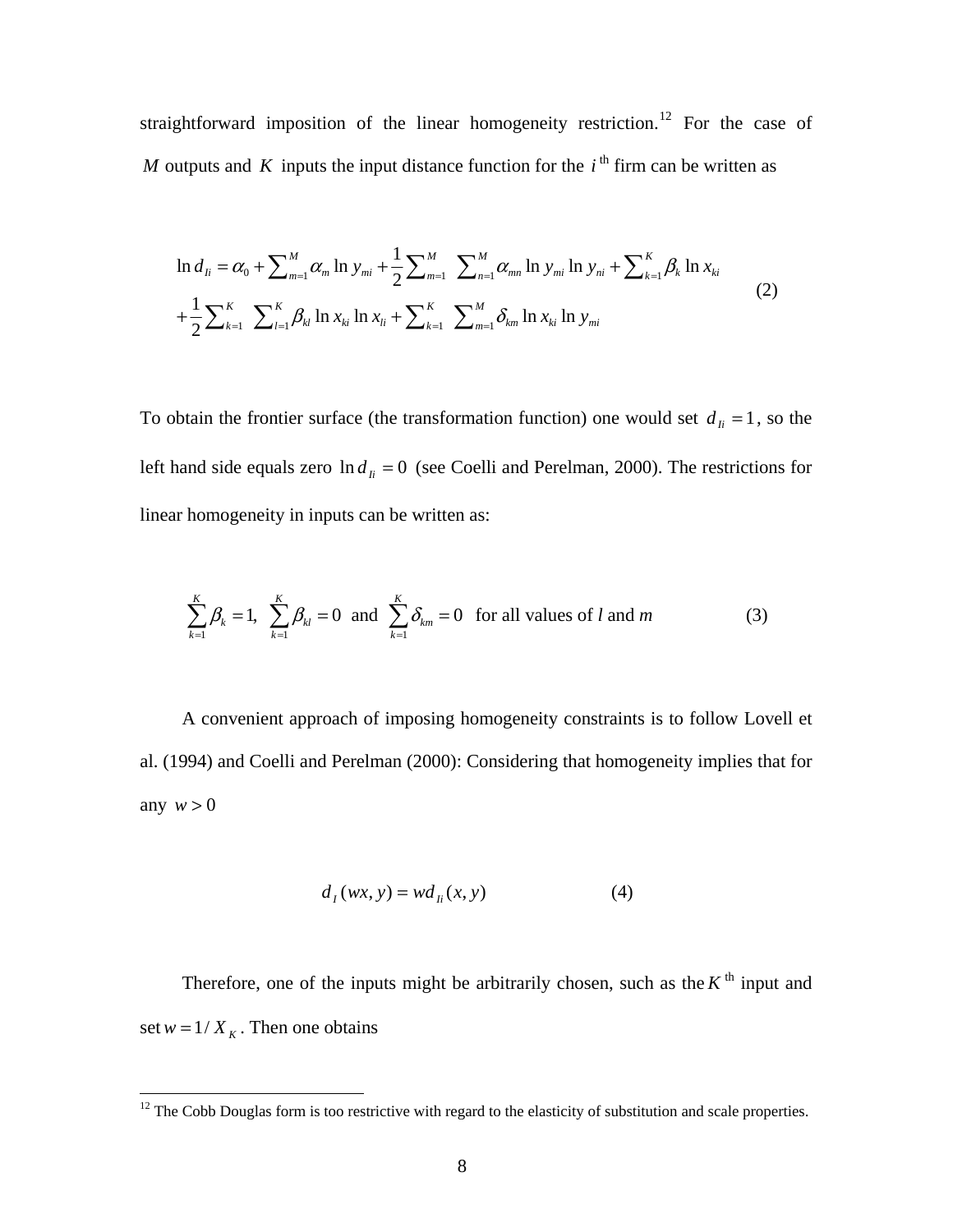$$
d_I(x/X_K, y) = d_I(x, y)/X_K
$$
 (5)

For the specification of the model used in this study we considered public transit companies characterized by a production process with three inputs, labor, number of trams and number of buses, and two outputs, seat-kilometers provided by tramways and buses respectively.<sup>[13](#page-12-0)</sup> Considering this production process we can specify the following input distance function:

$$
d = f(X_L, X_{CT}, X_{CB}, Y_T, Y_B, Z, \gamma, t) \tag{6}
$$

where  $x_L$  is labor;  $y_B$  and  $y_T$  are the numbers of seat-kilometers provided by buses and tramways respectively. Following Farsi et al. (2006a, 2006b) we decided to assume two pure supply oriented measures of the output.  $x_{CB}$ ,  $x_{CT}$  are respectively two indicators of the capital input, number of buses and number of tramways; *t* is a time variable which captures the shift in technology, *Z* is the total network length (trams and bus networks) introduced in the model in order to capture part of the observable heterogeneity of the operating environment of the companies. However, in transport networks we might face different network structures and various shapes or complexities. Thus, network length only captures part of the network heterogeneity. For this reason, we included in the model a variable, γ, that captures other network structural characteristics that are constant over

 $\overline{a}$ 

<span id="page-12-0"></span><sup>13</sup> We concentrate our analysis only on transit companies supplying services using the same transport modes (buses and tramways). Therefore, we excluded transit companies operating with underground system as well as small companies that use only buses. Moreover, in Switzerland some of the companies supply trolley as well as autobus services. We assumed for the empirical analysis that the trolley busses feature similar characteristics as the autobuses, therefore we sum up both singles branches to have an aggregated bus stock and aggregated supplied services.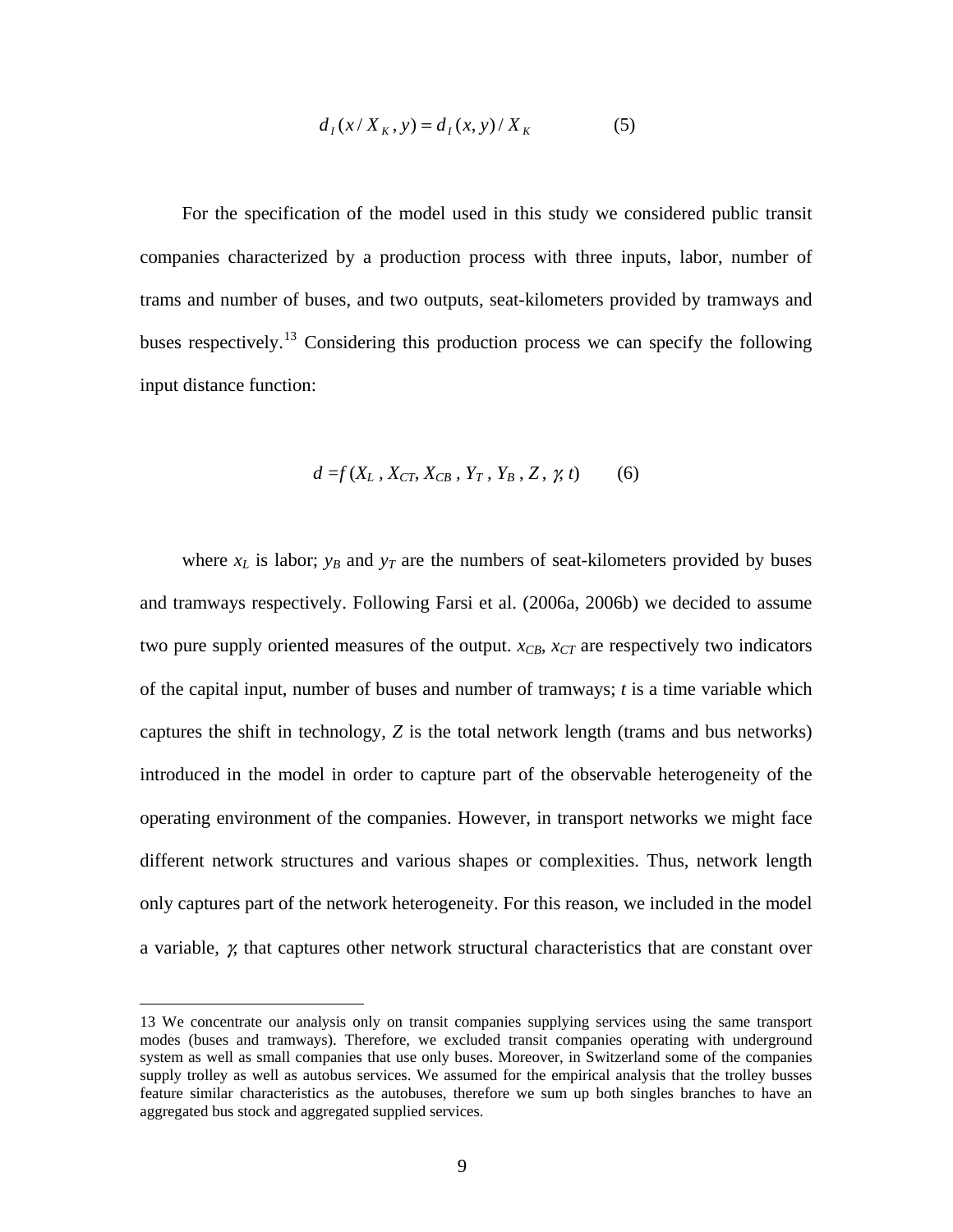time. These characteristics include unobserved factors related to network's shape and complexity.<sup>[14](#page-13-0)</sup> As we will discuss in the next session, it is possible to consider  $\gamma$  as a latent variable in the econometric specification. In our model, we therefore assume that  $\gamma$ captures the time-invariant unobserved heterogeneity of the production process of the transit companies, in our case mainly the structural characteristics of the network.

Using a translog functional form and assuming non-separability of the unobserved network structural variable,  $\chi$  the model in equation (6) can be expressed as follows:

$$
-\ln(x_{Li} - \alpha_{0} + \eta_{1}\gamma_{i} + \frac{1}{2}\eta_{2}\gamma_{i}^{2} + \alpha_{CT} \ln \frac{x_{CTu}}{x_{Li}} + \eta_{4} \ln \frac{x_{CTu}}{x_{Li}} \gamma_{i} + \alpha_{CB} \ln \frac{x_{CBi}}{x_{Li}}
$$
  
+  $\eta_{3} \ln \frac{x_{CBi}}{x_{Li}} \gamma_{i} + \frac{1}{2} \alpha_{CTCT} (\ln \frac{x_{CTu}}{x_{Li}})^{2} + \frac{1}{2} \alpha_{CBCB} (\ln \frac{x_{CBi}}{x_{Li}})^{2}$   
+  $\alpha_{CBCT} (\ln \frac{x_{CBi}}{x_{Li}})(\ln \frac{x_{CTu}}{x_{Li}}) + \beta_{T} \ln y_{Ti} + \eta_{6} \ln y_{Ti} \gamma_{i} + \beta_{B} \ln y_{Bi}$   
+  $\eta_{5} \ln y_{Bi} \gamma_{i} + \frac{1}{2} \beta_{TT} (\ln y_{Ti})^{2} + \frac{1}{2} \beta_{BB} (\ln y_{Bi})^{2}$   
+  $\beta_{BT} (\ln y_{Bi})(\ln y_{Ti}) + \delta_{TCT} (\ln y_{Ti}) (\ln \frac{x_{CTu}}{x_{Li}}) + \delta_{BCT} (\ln y_{Bi})(\ln \frac{x_{CTu}}{x_{Li}})$   
+  $\delta_{TCB} (\ln y_{Ti})(\ln \frac{x_{CBi}}{x_{Li}}) + \delta_{BCB} (\ln y_{Bi})(\ln \frac{x_{CBi}}{x_{Li}}) + \alpha_{2} \ln Z_{i} + \eta_{7} \ln Z_{i} \gamma_{i}$   
+  $\frac{1}{2} \alpha_{ZZ} (\ln Z_{i1})^{2} + \alpha_{ZB} (\ln y_{Bi})(\ln Z_{i1}) + \alpha_{ZT} (\ln y_{Ti})(\ln Z_{i1})$   
+  $\alpha_{ZCT} (\ln Z_{i1})^{2} + \alpha_{ZB} (\ln y_{Bi})(\ln Z_{i1}) + \alpha_{ZT} (\ln y_{Ti})(\ln Z_{i1})$   
+  $\alpha_{ZCT} (\ln Z_{i1})(\ln \frac{x_{CTu}}{x_{Li}}) + \alpha_{ZCB} (\ln Z_{i1})(\ln \frac{x_{CBi}}{x_{Li}}) + \alpha_{t}t - \ln d_{it}$  (7)

Of course, by imposing separability of the unobserved heterogeneity, in our case represented mainly by the unobserved network characteristics, a simplified version of

<u>.</u>

<span id="page-13-0"></span> $14$  For instance, Filippini and Maggi (1992) have shown the importance of the inclusion of an indicator of the network complexity in a cost function for transport companies. In that study a complexity indicator based on the graph theory is used to measure the network complexity. Unfortunately, data on the shape and structure of the networks are not available for the companies included in our sample.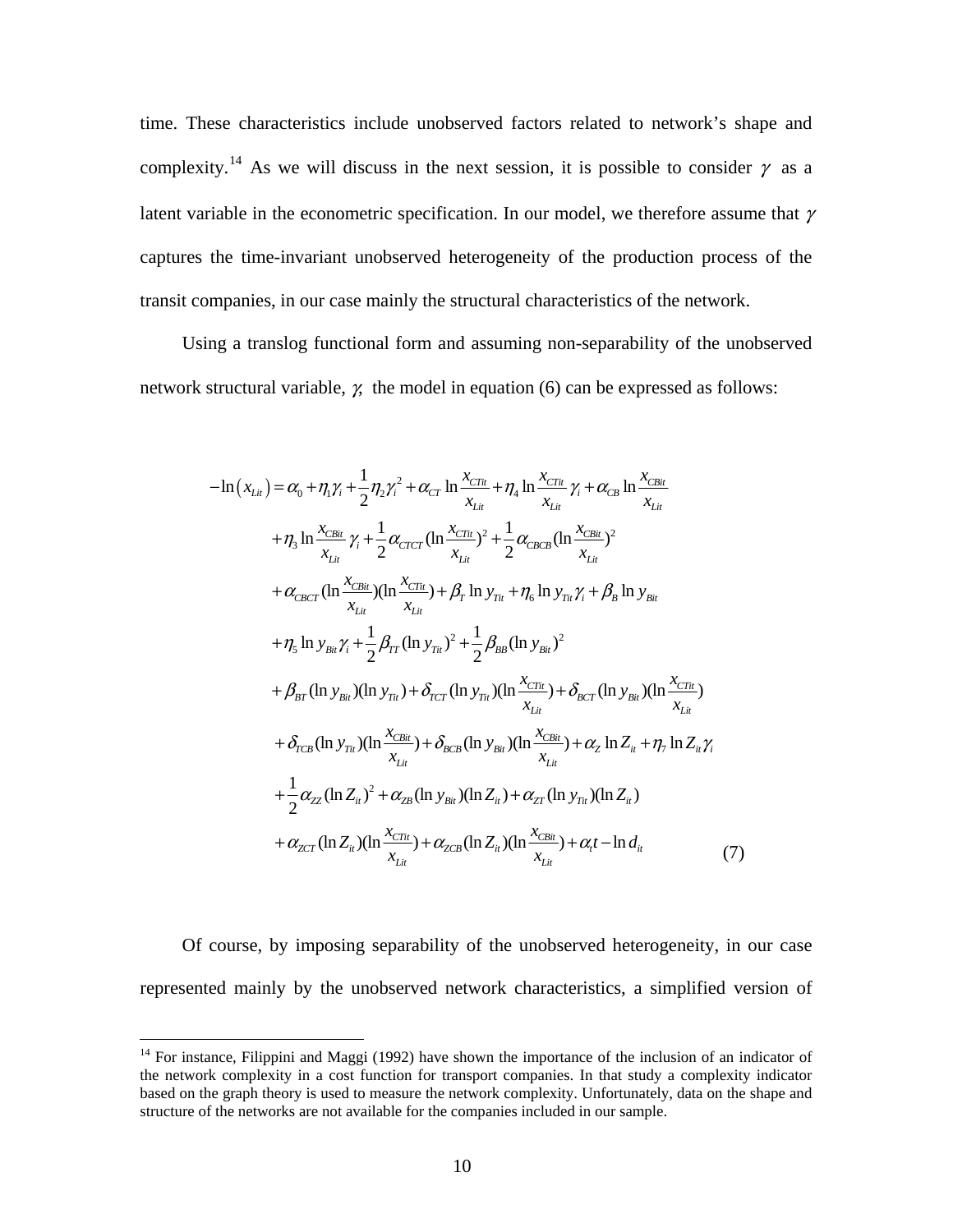model (7) can be estimated.<sup>[15](#page-14-0)</sup> However, the separability assumption is relatively strong, because the network structure influences the optimal choice of the mix of inputs and outputs. For this reason, we decided to use the non-separabilty assumption. To consider, that this assumption can have important measurement effects on the estimation of the value of the return to scale.

 $\ln d_i$  is a nonnegative variable which can be associated with technical inefficiency  $u_{it}$ . Given the stochastic error  $v_{it}$  this model can be formulated in the common SFA form with the combined error term  $v_{it} - u_{it}$  and the common assumption of a normal distribution for  $v_{i}$  and a half-normal distribution truncated at zero for  $u_{i}$ .<sup>[16](#page-14-1)</sup> A radial input-oriented measure of technical efficiency can be obtained by  $TE = \frac{1}{1} = \exp(-u_{it})$  $TE = \frac{1}{d_{ii}} = \exp(-u_{ii}).$ 

The distance function provides a promising new solution to the single output restriction of the standard production functions. One concern in the econometric estimation might be the regressor endogeneity which may introduce possible simultaneous equation bias.<sup>[17](#page-14-2)</sup> Sickles et al. (2002) and Atkinson and Primont (2002) used methods based on instrumental variables to correct for such endogeneities. However, Coelli (2002) showed that compared to production functions, the distance functions do not face a greater risk of endogeneity bias.<sup>[18](#page-14-3)</sup>

1

<span id="page-14-0"></span><sup>&</sup>lt;sup>15</sup> With the separability assumption, all the interactions of the variable  $\gamma$  with observed variables will be excluded.

<span id="page-14-1"></span><sup>&</sup>lt;sup>16</sup> For estimation purposes, the negative sign on the dependent variable can be ignored. This results in the signs of the estimated coefficient being reversed.

<span id="page-14-2"></span><sup>&</sup>lt;sup>17</sup> This results from the fact that for instance in an input distance function, the inputs appearing on the right hand side of the equation might be correlated with the residuals.

<span id="page-14-3"></span><sup>&</sup>lt;sup>18</sup>A second issue is that estimated input distance functions often fail to satisfy the concavity properties implied by economic theory. Regularity conditions could also be imposed by estimating the model in a Bayesian framework (see O'Donnell and Coelli, 2005).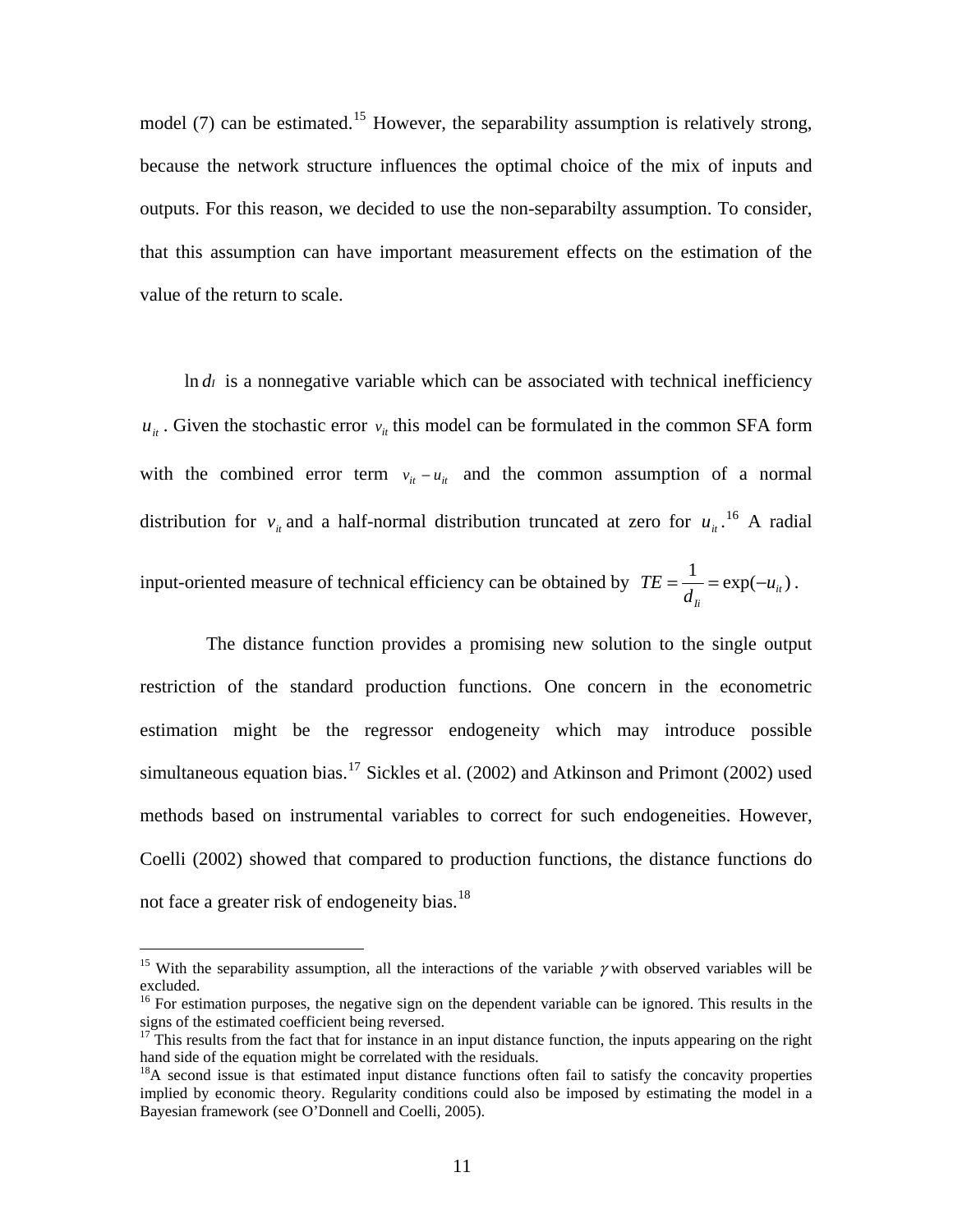#### **3. Data and econometric specification**

#### **3.1. Data**

1

The multi-output distance input function is estimated using annual data on 49 German and 7 Swiss companies observed over a sixteen-year period from 1991 to 2006. We use an unbalanced panel data set and had 13 years for each country (from 1991-2003 for Switzerland, and from 1994-2006 for Germany). The data for Germany is provided by the VDV Statistics.<sup>[19](#page-15-0)</sup> For 360 public transport companies data is available; among them are 60 companies which are offering bus as well as regional rail services. We created a consistent panel data set for 49 multi-output companies offering tram and bus services in medium and larger German cities.<sup>[20](#page-15-1)</sup>

In Switzerland operate sixteen public transport companies which cover all the local public transit services within the urban centers in Switzerland. Like in Germany the companies can be defined as independent local monopolies, given the fact that there is no overlapping between the offered transport services across the companies. For our analysis seven Swiss companies out of the sixteen are relevant, as six offer all three modal transit services, and one firm offers motor-bus and trolley-bus services, therefore can be considered as multi-output transport companies. For the years between 1991 and 1997 the Swiss data has been extracted from the annual statistics on public transport reported by the Swiss Federal Statistical Office (BFS (1991-97)). The data for the following years

<span id="page-15-0"></span><sup>&</sup>lt;sup>19</sup> VDV (Verband Deutscher Verkehrsunternehmen, Association of German Transport Companies) which is an organization for Germany's public transport companies and rail freight transport. The VDV has approximately 440 members.

<span id="page-15-1"></span> $20 \text{ In order to have in the sample companies that offer more or less the same services, we excluded from the$ analysis four companies that offer underground railways services in addition to bus and tram services and 3 other small single-output bus companies that have only trolley bus. We think that this type of services needs a quit different technology. Moreover, just four companies operating in four large German cities (Berlin, Hamburg, Munich and Nuremberg), are characterized by underground services.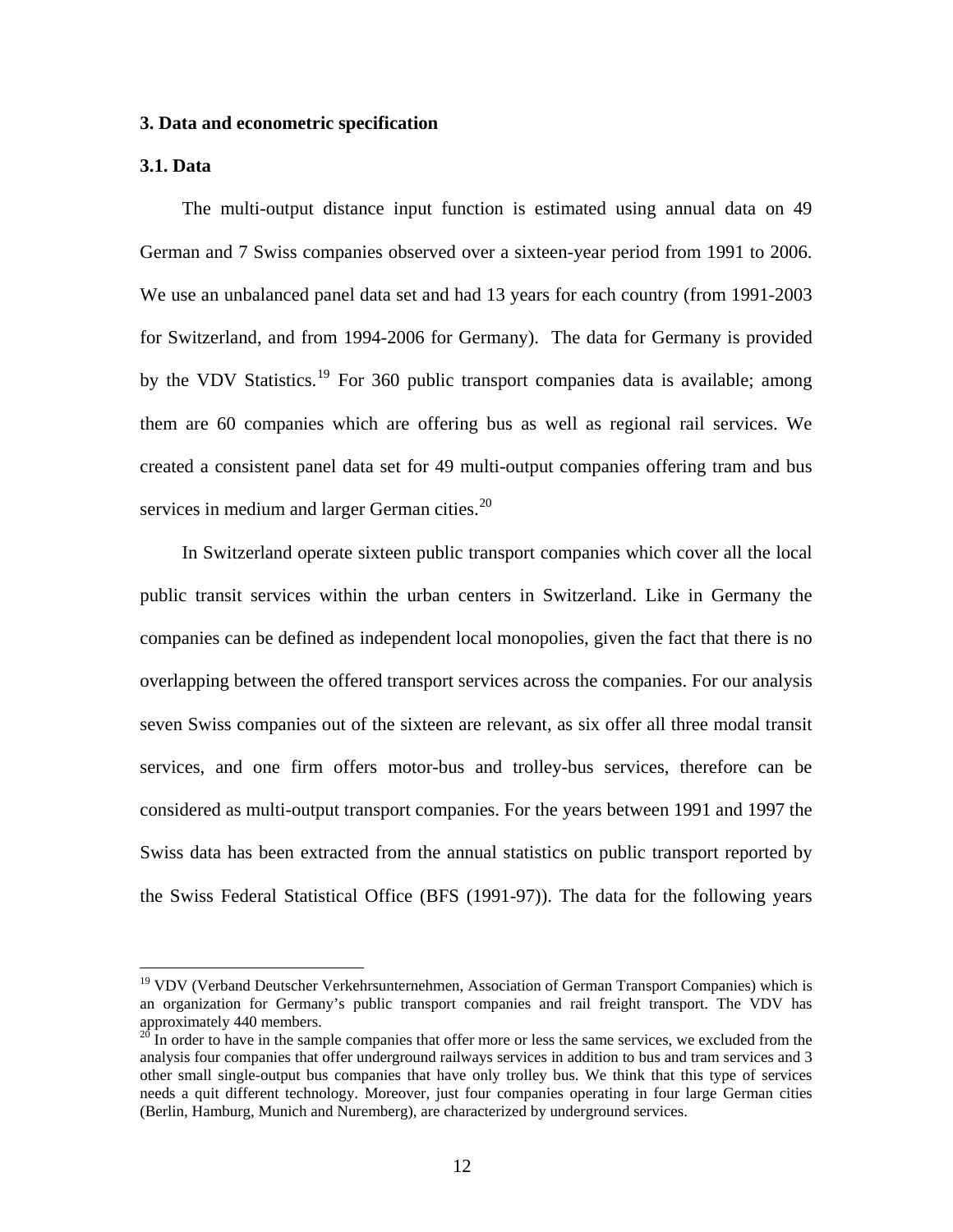(1998-2003) have been collected from companies' annual reports. Summary statistics of the variables used in our models are given in Table 1.

| <b>Variable</b>                     | <b>Obs</b> | <b>Mean</b> | Min            | Max       | Obs       | <b>Mean</b> | Min       | <b>Max</b> |
|-------------------------------------|------------|-------------|----------------|-----------|-----------|-------------|-----------|------------|
| $German = GE;$<br>$Swiss = CH$      | <b>GE</b>  | <b>GE</b>   | <b>GE</b>      | <b>GE</b> | <b>CH</b> | <b>CH</b>   | <b>CH</b> | <b>CH</b>  |
| <b>Inhabitants</b>                  | 616        | 366709      | 40800          | 1642000   | 91        | 285215      | 76381     | 421802     |
| <b>Number of employees</b>          | 616        | 978         | 30             | 3996      | 91        | 953         | 76        | 2798       |
| <b>Network length</b><br>tram in km | 616        | 49          | $\overline{3}$ | 155       | 91        | 32          | 8         | 110        |
| <b>Network length</b><br>bus in km  | 616        | 465         | 5              | 2653      | 91        | 139         | 42        | 362        |
| <b>Number trams</b>                 | 616        | 118         | 2              | 755       | 91        | 128         | 12        | 432        |
| <b>Number buses</b>                 | 616        | 135         | $\overline{2}$ | 470       | 91        | 167         | 30        | 314        |
| Tram-km in 1000 km                  | 616        | 5664        | 61             | 34363     | 91        | 6111        | 398       | 20518      |
| <b>Bus-km</b> in 1000 km            | 616        | 7211        | 86             | 28519     | 91        | 8121        | 1525      | 18438      |
| Seat-km tram in 1000<br>km          | 616        | 964943      | 5000           | 6187000   | 91        | 847835      | 37387     | 2926006    |
| Seat-km bus in 1000<br>km           | 616        | 584293      | 4000           | 2303000   | 91        | 974580      | 121443    | 2283553    |
| Area in $km2$                       | 616        | 171         | 21             | 405       | 91        | 169         | 90        | 275        |

Table 1: Summary statistics for Germany and Switzerland

The sample used in this empirical analysis is, therefore, composed of a sample of Swiss and German transit companies that provides bus and tram transport services characterized by partly different technologies, different regulation methods, different environmental variables and in particular different network complexities  $\gamma_i$ . This large output heterogeneity is not completely covered and observed in the data. This is evidently more relevant when it comes to international cross-country efficiency analysis. Therefore,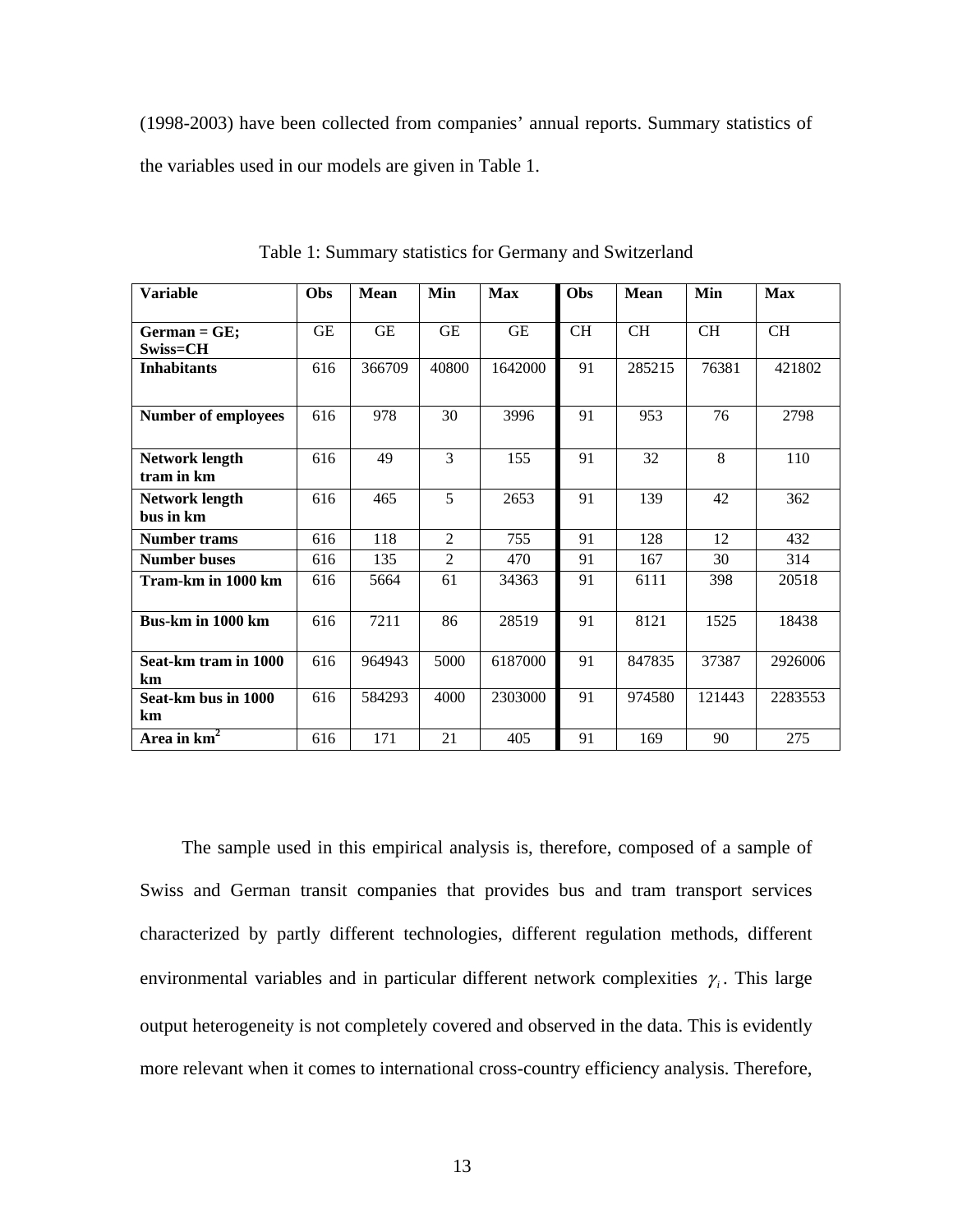in the choice of the econometric models this heterogeneity of the sample has to be considered in detail in order to separate the unobserved factors from inefficiencies by means of panel data.

#### **3.2 Econometric Specification using panel data**

 $\overline{a}$ 

The first use of panel data models in stochastic frontier models goes back to Pitt and Lee (1981) who interpreted the panel data random effects as inefficiency rather than heterogeneity.<sup>[21](#page-17-0)</sup> A main shortcoming of these models is that any unobserved, timeinvariant, firm-specific heterogeneity is considered as inefficiency. In order to solve this problem, the SFA model in its original form (Aigner et al., 1977) can be readily extended to panel data models, by adding a fixed or random effect in the model. Although similar extensions have been proposed by several previous authors,  $^{22}$  $^{22}$  $^{22}$  Greene (2005a,b) provides effective numerical solutions for both models with random and fixed effects, which he respectively refers to as "true" fixed and random effects models. Several recent studies such as Greene (2004), Farsi et al. (2006b), Alvarez et al. (2004) and Tsionas (2002) have followed this line. Some of these models have proved a certain success in a broad range of applications in network industries in that they give more plausible efficiency

<span id="page-17-0"></span> $21$  Pitt and Lee (1981)'s model is different from the conventional RE model in that the individual specific effects are assumed to follow a half-normal distribution. Important variations of this model were presented by Schmidt and Sickles (1984) who relaxed the distribution assumption and used the GLS estimator, and by Battese and Coelli (1988) who assumed a truncated normal distribution. In more recent papers the random effects model has been extended to include time-variant inefficiency. Cornwell et al. (1990) and Battese and Coelli (1992) are two important contributions in this regard. In particular the former paper proposes a flexible function of time with parameters varying among firms. However, in both these models the variation of efficiency with time is considered as a deterministic function that is commonly defined for all firms.

<span id="page-17-1"></span> $22$  In particular Kumbhakar (1991) proposed a three-stage estimation procedure to solve the model with time- and firm-specific effects.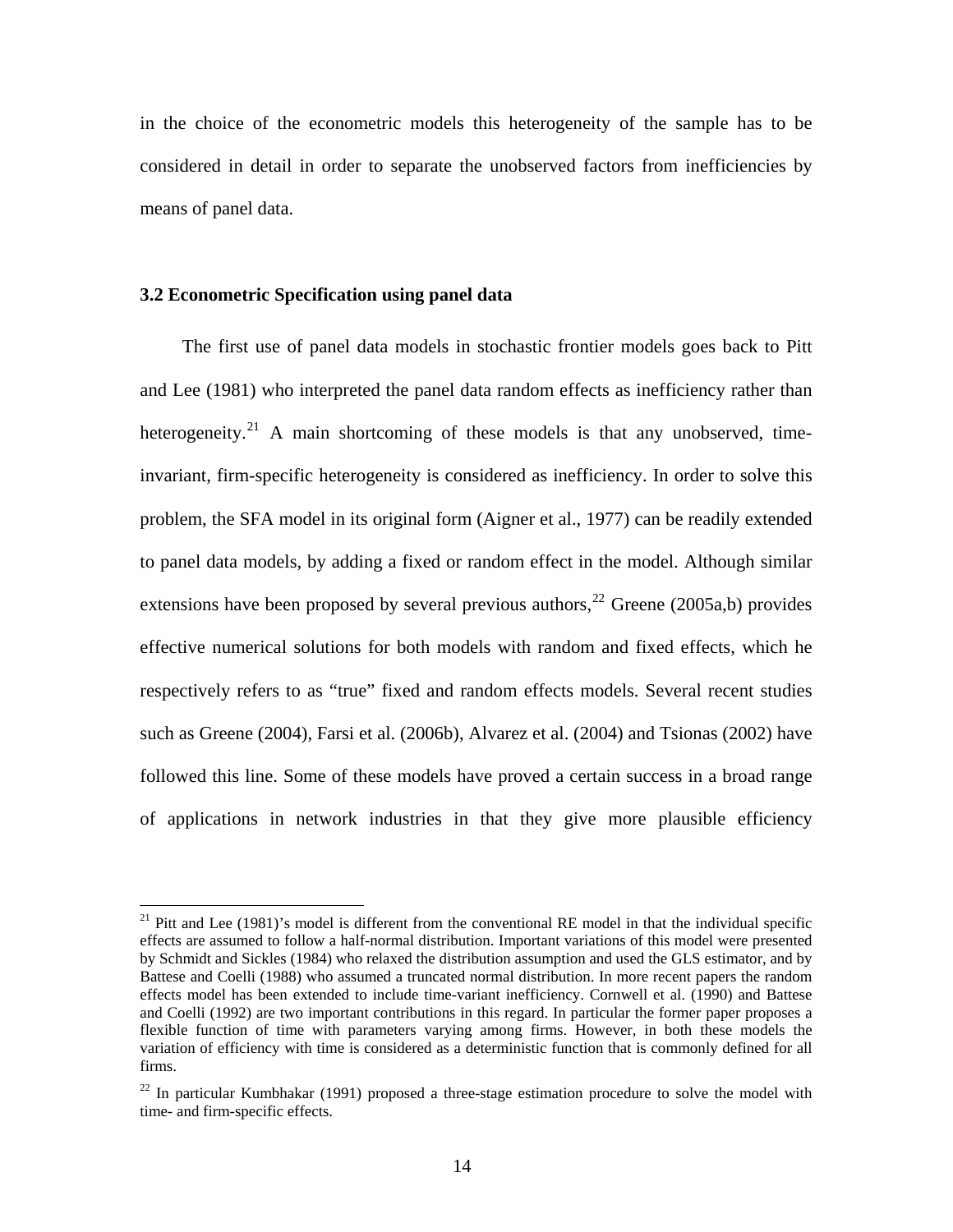estimates.<sup>[23](#page-18-0)</sup> These results raise an important question as to what extent the panel-dataadapted models can be used to have a better understanding of the inefficiencies and whether they can provide a reliable basis for benchmarking and incentive regulation systems in industries characterized by strong heterogeneity. This question is especially important when companies operate in multiple networks, entailing several networkspecific heterogeneity dimensions  $\gamma_i$ . In the recent "true" SFA models the unobserved factors are widely modeled as separable factors from the production process (Greene, 2005a,b). However, we argue that the entire production process is organized around different network structures and shapes. Therefore, the unobserved heterogeneity is inevitably non-separable from the observed inputs and outputs. We propose a model assuming that unobserved heterogeneous factors are non-separable from the production process (see for instance Bagdadioglu and Weyman-Jones, 2008).

Along with the variation over time, the distinction between separable and nonseparable factors can be helpful in disentangling the inefficiency from the unobserved firm-specific factors: Assuming that firm-specific factors are time-invariant but nonseparable, while the inefficiency components are time-variant and separable, one can achieve a more realistic separation between the two components. In fact, being an integrated part of the technology process the unobserved network characteristics are nonseparable but more or less time-invariant. Whereas it is likely that the main driving factor behind technical inefficiency namely, the management's efforts and incentives are independent from the production technology thus separable but, as shown by Alvarez et al. (2004), time-variant.

1

<span id="page-18-0"></span> $23$  See Saal et al. (2007), Farsi et al. (2005, 2006a,b) for applications in water distribution, electricity networks, bus transport and railroads respectively.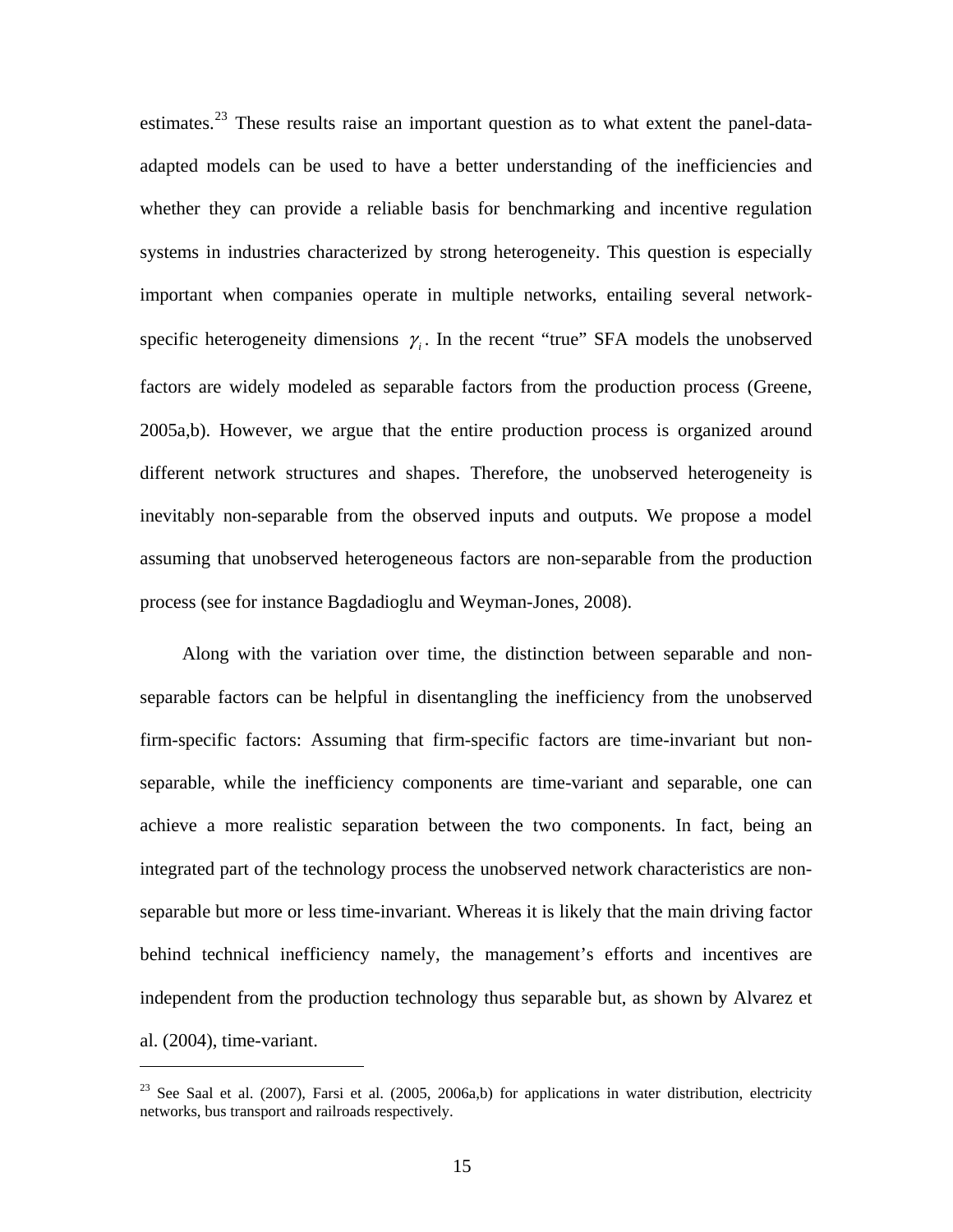Considering the technical efficiency as a time-variant stochastic term with halfnormal distribution,  $u_{it} \sim N^+(0, \sigma_u^2)$ , and an additive idiosyncratic symmetric error with normal distribution,  $v_{it} \sim N(0, \sigma_v^2)$ , the distance from the stochastic frontier (ln *di*) can be specified as  $v_{it} - u_{it}$ . By substituting for  $\ln d_i$  the stochastic frontier given in equation (7) can therefore be transformed to a random parameter stochastic frontier model with all random parameters (first order input and output terms, constants and structural variable) as functions of a single stochastic term  $\gamma_i$  with standard normal distribution  $N(0,1)$ , as follows:

$$
-\ln(x_{Li}) = \alpha_{0} + \eta_{1}\gamma_{i} + \frac{1}{2}\eta_{2}\gamma_{i}^{2} + (\alpha_{CT} + \eta_{3}\gamma_{i})\ln\frac{x_{CTi}}{x_{Li}} + (\alpha_{CB} + \eta_{4}\gamma_{i})\ln\frac{x_{CBi}}{x_{Li}}
$$
  
+  $\frac{1}{2}\alpha_{CTCT}(\ln\frac{x_{CTi}}{x_{Li}})^{2} + \frac{1}{2}\alpha_{CBCB}(\ln\frac{x_{CBi}}{x_{Li}})^{2} + \alpha_{CBCT}(\ln\frac{x_{CBi}}{x_{Li}})(\ln\frac{x_{CTi}}{x_{Li}})$   
+  $(\beta_{T} + \eta_{5}\gamma_{i})\ln y_{Ti} + (\beta_{B} + \eta_{6}\gamma_{i})\ln y_{Bi} + \frac{1}{2}\beta_{IT}(\ln y_{Ti})^{2}$   
+  $\frac{1}{2}\beta_{BB}(\ln y_{Bi})^{2} + \beta_{BT}(\ln y_{Bi})(\ln y_{Ti}) + \delta_{TCT}(\ln y_{Ti})(\ln\frac{x_{CTi}}{x_{Li}})$   
+  $\delta_{BCT}(\ln y_{Bi})(\ln\frac{x_{CTi}}{x_{Li}}) + \delta_{TCB}(\ln y_{Ti})(\ln\frac{x_{CBi}}{x_{Li}}) + \delta_{ECB}(\ln y_{Bi})(\ln\frac{x_{CBi}}{x_{Li}})$   
+  $(\alpha_{Z} + \eta_{7}\gamma_{i})\ln Z_{ii} + \frac{1}{2}\alpha_{ZZ}(\ln Z_{ii})^{2} + \alpha_{ZB}(\ln y_{Bi})(\ln Z_{ii}) + \alpha_{ZT}(\ln y_{Ti})(\ln Z_{ii})$   
+  $\alpha_{ZCT}(\ln Z_{ii})(\ln\frac{x_{CTi}}{x_{Li}}) + \alpha_{ZCB}(\ln Z_{li})(\ln\frac{x_{CBi}}{x_{Li}}) + \alpha_{t} + \gamma_{u} - u_{u}$  (10)

 In generic terms, this represents a random parameters stochastic frontier model with random constant term =  $\alpha_0 + \eta_1 \gamma_i + \frac{1}{2} \eta_2 \gamma_i^2$  $\alpha_0 + \eta_1 \gamma_i + \frac{1}{2} \eta_2 \gamma_i^2$  where the unobserved fixed output also enters in quadratic terms, and first order terms of inputs  $( \alpha_{CT} + \eta_3 \gamma_i),(\alpha_{CB} + \eta_4 \gamma_i)$ , outputs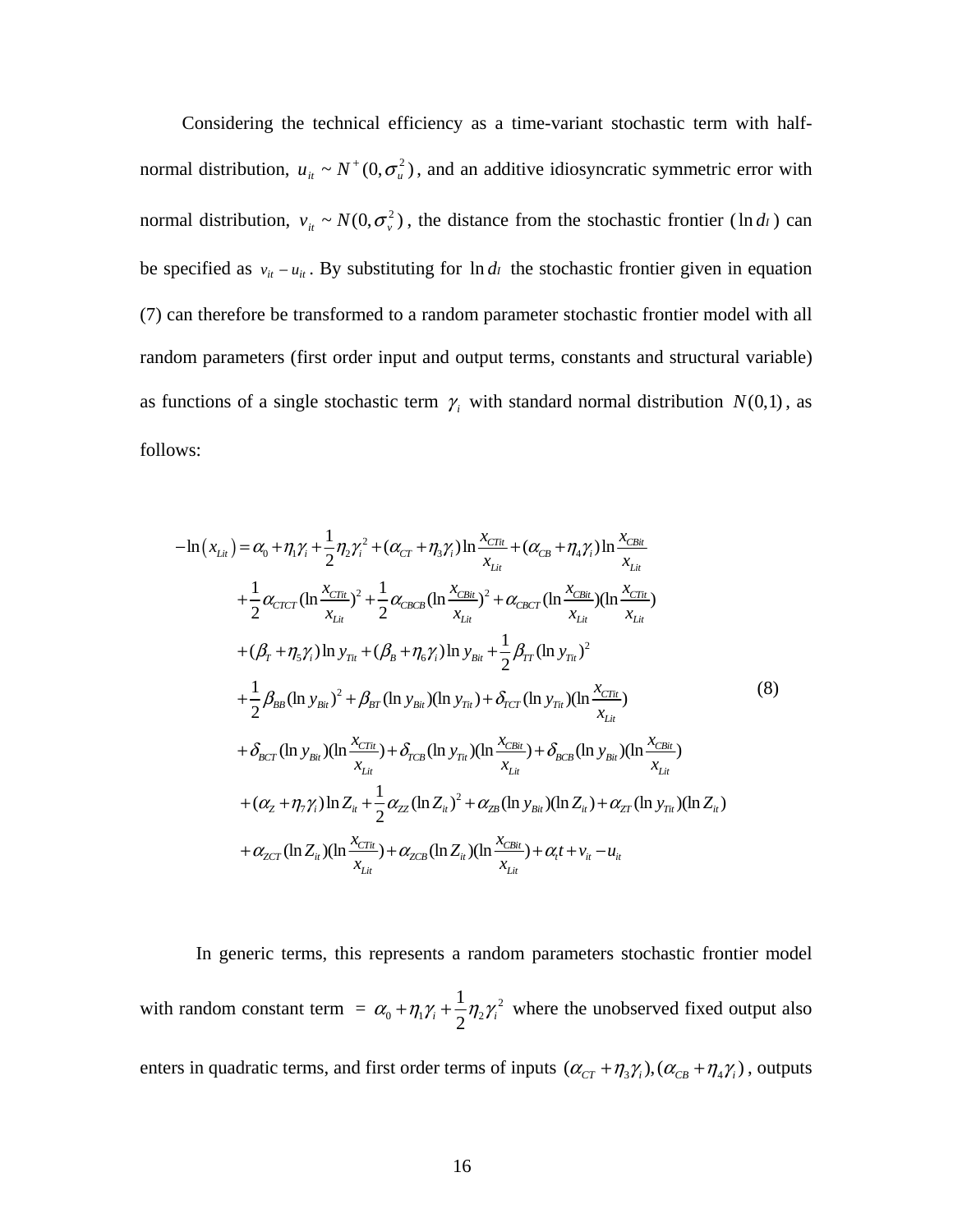$(\beta_T + \eta_5 \gamma_i),(\beta_B + \eta_6 \gamma_i)$ , and the structural variable network length  $(\alpha_Z + \eta_7 \gamma_i)$  and nonrandom second order terms in the specified translog distance function. The unobserved network characteristics are therefore aggregated into a single time-invariant stochastic output  $(\gamma_i)$  interacted with observed inputs and outputs, and entering as a latent variable in the distance function model. Inspired by the Alvarez et al. (2004)'s model we can derive a stochastic frontier model in which all the random parameters are based on an identical random effect  $\gamma_i$ .

In summary, we see that the unobserved firm-specific heterogeneity attributed to the different network structures of the transport companies applies to marginal products represented by the coefficients of the distance function (see Section 4.1). We therefore allow firms to have different underlying production technologies caused by unobserved differences in technological conditions and networtk structures. In particular network structural characteristics play an important role in the production of transport services and cannot be fully captured by a production frontier with fixed coefficients. The proposed random coefficient frontier accounts for these differences using a single stochastic variable that is interpreted as an aggregate measure of structural characteristics that are not completely observable.

## **4. Empirical results**

Table 2 shows the regression results of the distance function, based on the stochastic frontier model given in equation 8. The table also includes the results of an alternative specification in which the unobserved network variable  $(\gamma_i)$  is assumed to be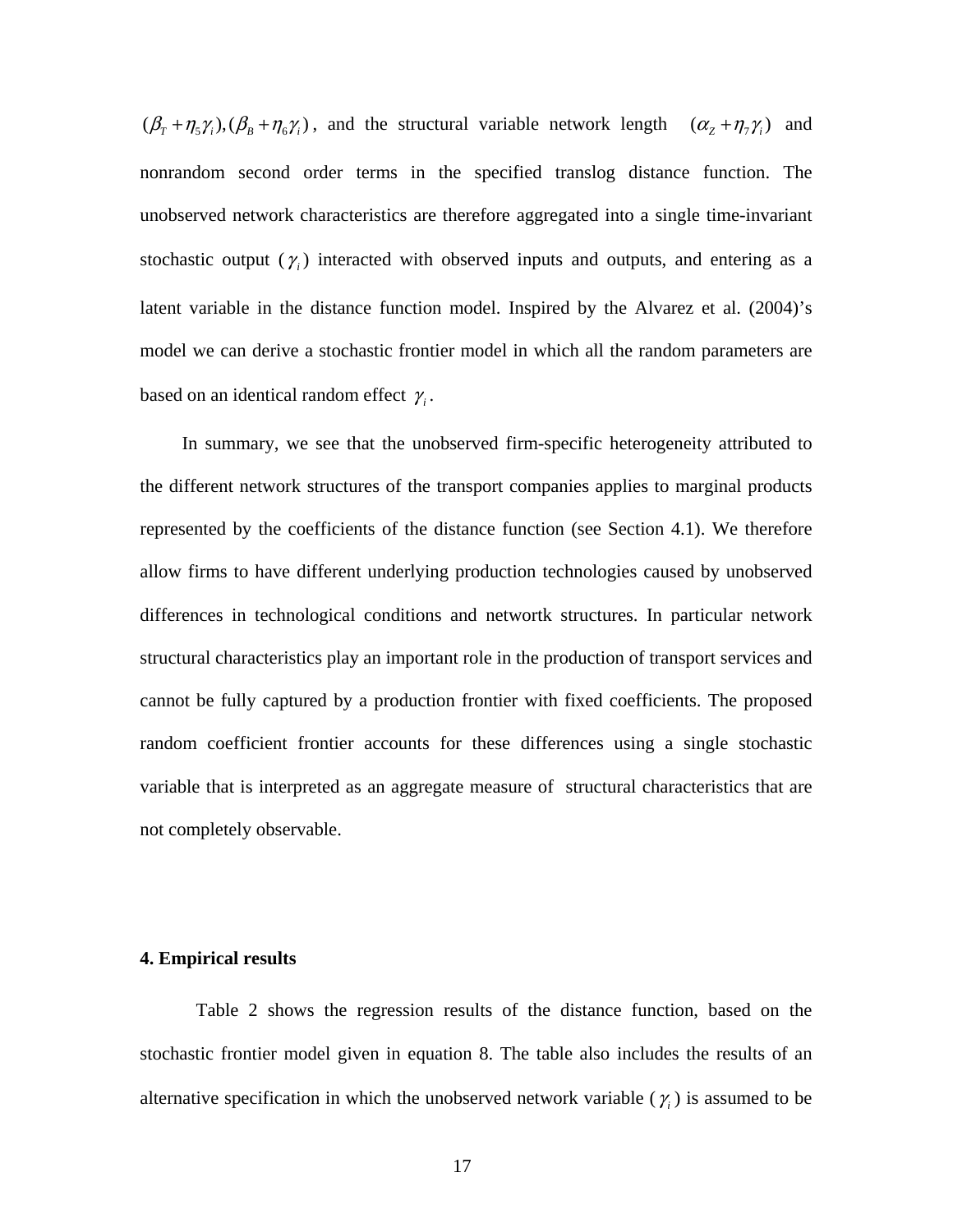separable from all production factors. Given that all the variables are in logarithmic form, these coefficients can be directly interpreted as elasticities. For instance, the derivative of a translog input distance function with respect to a particular input is equal to the input contribution share of that input. In the interpretation of the coefficients it should be noted that a positive coefficient implies a contraction of the feasible input set thus, an increase in the distance function. Conversely, the negative effects are associated with an expansion in the input set. Therefore, outputs are expected to have negative coefficients while inputs are associated with positive effects. Similarly any positive coefficient indicates an improvement in production feasibilities, while negative coefficients can be interpreted as more resources and costs. For instance, the value of the coefficient of the time trend indicates an average technological progress of about 2 percent per year over the sample period.

|                           |                                       | Random parameter model<br>with separable unobserved<br>heterogeneity |                          | Random parameter model<br>with non-separable<br>unobserved heterogeneity |                          |  |
|---------------------------|---------------------------------------|----------------------------------------------------------------------|--------------------------|--------------------------------------------------------------------------|--------------------------|--|
| <b>Variable</b>           | <b>Parameter</b>                      | <b>Coefficient</b>                                                   | <b>Standard</b><br>error | Coefficient                                                              | <b>Standard</b><br>error |  |
| <b>Constant</b>           | $\alpha_i$                            | $-0.090*$                                                            | 0.008                    | $0.031*$                                                                 | 0.008                    |  |
| $Ln(x_2/x_1)$             | $\alpha_{\scriptscriptstyle{CT}}^{}$  | $0.191*$                                                             | 0.007                    | $0.243*$                                                                 | 0.007                    |  |
| $Ln(x_3/x_1)$             | $\alpha_{\scriptscriptstyle CB}$      | $0.365*$                                                             | 0.012                    | $0.357*$                                                                 | 0.013                    |  |
| $Ln(x_2/x_1)^2$           | $\alpha_{\scriptscriptstyle CTCT}^{}$ | $-0.051*$                                                            | 0.016                    | $-0.060*$                                                                | 0.015                    |  |
| $Ln(x_3/x_1)^2$           | $\alpha_{_{CECB}}$                    | $0.067*$                                                             | 0.028                    | $0.124*$                                                                 | 0.023                    |  |
| $Ln(x_2/x_1)*ln(x_3/x_1)$ | $\alpha_{_{CBCT}}$                    | $0.139*$                                                             | 0.014                    | $0.098*$                                                                 | 0.012                    |  |
| $lny_1$                   | $\beta_{\scriptscriptstyle T}$        | $-0.334*$                                                            | 0.006                    | $-0.333*$                                                                | 0.006                    |  |
| $\ln y_2$                 | $\beta_{\scriptscriptstyle B}$        | $-0.485*$                                                            | 0.007                    | $-0.456*$                                                                | 0.007                    |  |
| $lny_1^2$                 | $\beta_{\scriptscriptstyle TT}$       | $-0.113*$                                                            | 0.011                    | $-0.110*$                                                                | 0.012                    |  |
| $lny_2^2$                 | $\beta_{\scriptscriptstyle BB}$       | $-0.174*$                                                            | 0.018                    | $-0.179*$                                                                | 0.020                    |  |

Table 2: Distance function estimation results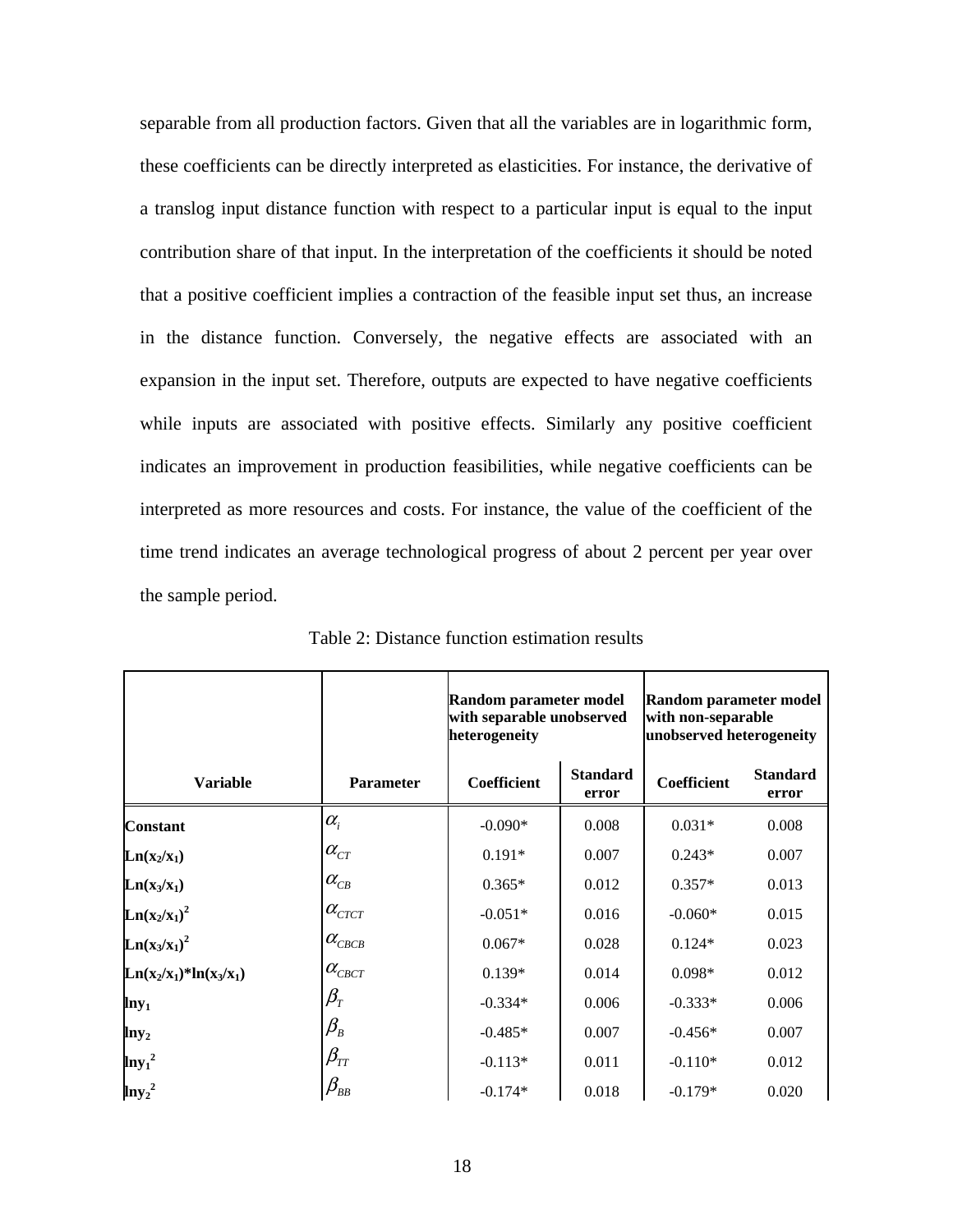| $lny_1*lny_2$                                                                                                       | $\beta_{\scriptscriptstyle BT}$                           | $0.114*$  | 0.014 | $0.091*$  | 0.015 |
|---------------------------------------------------------------------------------------------------------------------|-----------------------------------------------------------|-----------|-------|-----------|-------|
| $Ln(x_2/x_1)*lny_1$                                                                                                 | $\delta_{_{TCT}}$                                         | $0.092*$  | 0.013 | $0.086*$  | 0.013 |
| $Ln(x_2/x_1)*lny_2$                                                                                                 | $\delta_{\rm \scriptscriptstyle ICB}$                     | $-0.044*$ | 0.014 | $-0.017$  | 0.015 |
| $Ln(x_3/x_1)*lny_1$                                                                                                 | $\delta_{_{\scriptscriptstyle BCT}}$                      | $-0.004$  | 0.018 | $0.054*$  | 0.017 |
| $Ln(x_3/x_1)*lny_2$                                                                                                 | $\delta_{_{BCB}}$                                         | 0.007     | 0.018 | $-0.084*$ | 0.019 |
| <b>Trend</b>                                                                                                        | $\alpha_{\!\scriptscriptstyle t}$                         | $0.022*$  | 0.001 | $0.022*$  | 0.001 |
| $ln z_1$                                                                                                            | $\alpha_{\rm z}$                                          | $-0.049*$ | 0.006 | $-0.032*$ | 0.006 |
| $ln{z_1}^2$                                                                                                         | $\alpha_{zz}$                                             | 0.010     | 0.013 | $-0.033*$ | 0.014 |
| $ln z_1 * ln(x_2/x_1)$                                                                                              | $\alpha_{\rm zr}$                                         | $0.159*$  | 0.010 | $0.138*$  | 0.009 |
| $ln z_1 * ln(x_3/x_1)$                                                                                              | $\alpha_{\rm ZB}^{\rm}$                                   | $-0.119*$ | 0.014 | $-0.109*$ | 0.015 |
| $lnz_1*lny_1$                                                                                                       | $\alpha_{\rm zcr}$                                        | $-0.122*$ | 0.009 | $-0.131*$ | 0.009 |
| $lnz_1*lny_2$                                                                                                       | $\alpha_{_{ZCB}}$                                         | $0.188*$  | 0.009 | $0.206*$  | 0.010 |
| $\sigma = \sqrt{\sigma_u^2 + \sigma_u^2}$<br>$\lambda = \sigma_u / \sigma_v$                                        |                                                           | $0.123*$  | 0.004 | $0.121*$  | 0.004 |
|                                                                                                                     |                                                           | 1.927*    | 0.225 | $2.322*$  | 0.284 |
|                                                                                                                     | <b>Coefficients</b><br>related to latent<br>heterogeneity |           |       |           |       |
|                                                                                                                     |                                                           |           |       |           |       |
| $\gamma_i$                                                                                                          | $\eta_{\scriptscriptstyle 1}$                             | $0.136*$  | 0.004 | $0.277*$  | 0.008 |
| $\gamma_i$ *ln(x <sub>2</sub> /x <sub>1</sub> )                                                                     | $\eta_{\scriptscriptstyle 3}$                             |           |       | $0.125*$  | 0.010 |
| $\gamma_i$ *ln(x <sub>3</sub> /x <sub>1</sub> )                                                                     | $\eta_{\scriptscriptstyle 4}$                             |           |       | $-0.130*$ | 0.015 |
| $\gamma_i$ *lny <sub>1</sub>                                                                                        | $\eta_{\scriptscriptstyle 5}$                             |           |       | $-0.021*$ | 0.010 |
| $\gamma_i$ *lny <sub>2</sub>                                                                                        | $\eta_{\scriptscriptstyle 6}$                             |           |       | $-0.023*$ | 0.010 |
| $\gamma_i$ *lnz <sub>1</sub>                                                                                        | $\eta_{\scriptscriptstyle 7}$                             |           |       | $0.024*$  | 0.009 |
| $\gamma_i^* \gamma_i$                                                                                               | $\eta_{2}$                                                | $0.055*$  | 0.006 | $0.093*$  | 0.011 |
| $H_0$ :                                                                                                             |                                                           |           |       |           |       |
| <b>Wald Test</b><br>$\eta_3 = \eta_4 = \eta_5 = \eta_6 = \eta_7 = 0$<br>Chi-squared = $526.95$<br>$p-value = 0.000$ |                                                           |           |       |           |       |

Notes: The coefficient reported for each random parameter is the mean; (a) we report estimates of SD of normal distribution of random parameters. (\*) indicates significance at the 5% level.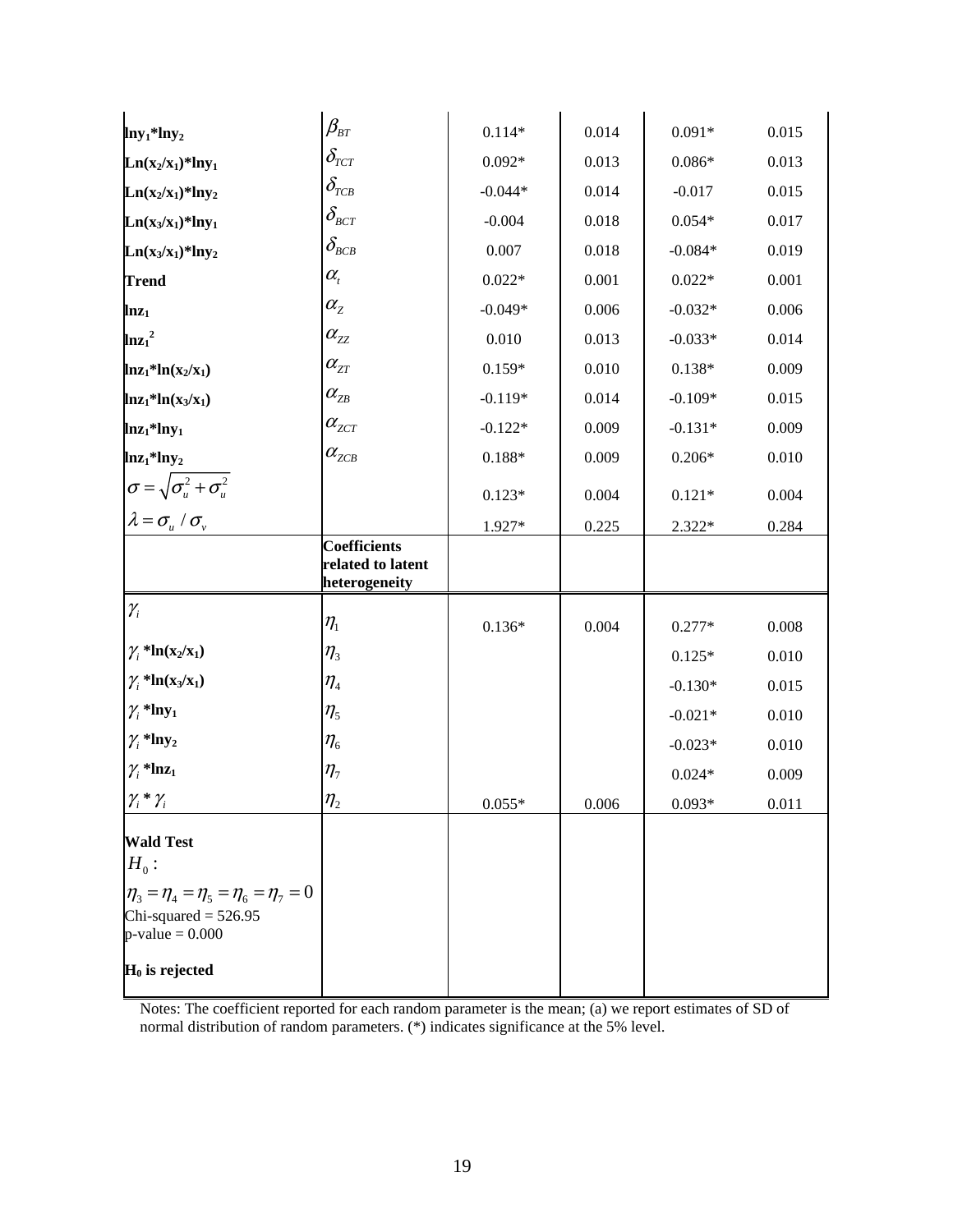The estimated coefficients (means for the random parameters) of the first-order terms have the expected signs and are statistically significant at the sample median. As expected, the coefficients of first-order output variables are negative and significantly different from zero implying that the estimated distance function is decreasing in outputs. The coefficients of the first-order terms of the capital and labor inputs are as expected positive and significantly different from zero. The sum of the coefficients of the two output variables is 0.79 or 0.82 (depending on the model). This result suggests the presence of economies of density at the sample median, because, *ceteris paribus*, by increasing both outputs by 10 percent, the input requirement will increase only by about 8 percent. As for the effect of network length, the results show that the first order term is, as expected negative and statistically significant. The sum of this coefficient with the two coefficients of the two output variables is 0.87 or 0.82. This result indicates the presence of economies of scale, because by increasing both outputs and network length by 10 percent, the input requirement will increase only by about 8 (9) percent.<sup>[24](#page-23-0)</sup>

The negative coefficients of the output square terms for both bus and tram outputs, suggest that the rate of economies of scale is decreasing in each output. The positive coefficient of the interaction of the two outputs indicates cost-complementarity between tram and bus services. For instance, the results suggest that increasing one output by 10%, will result in 0.9 or 1.1 percent (depending on the model) decrease in the marginal cost of the other output. The effect of interactions with the network length suggest that providing bus services over longer networks is relatively less costly, while for trams, longer networks are associated with higher marginal costs. This result is

 $\overline{a}$ 

<span id="page-23-0"></span><sup>24</sup> Note that in translog form, any statement about sample points other than the approximation point (here, sample median), should consider the second-order terms in addition to the main effects.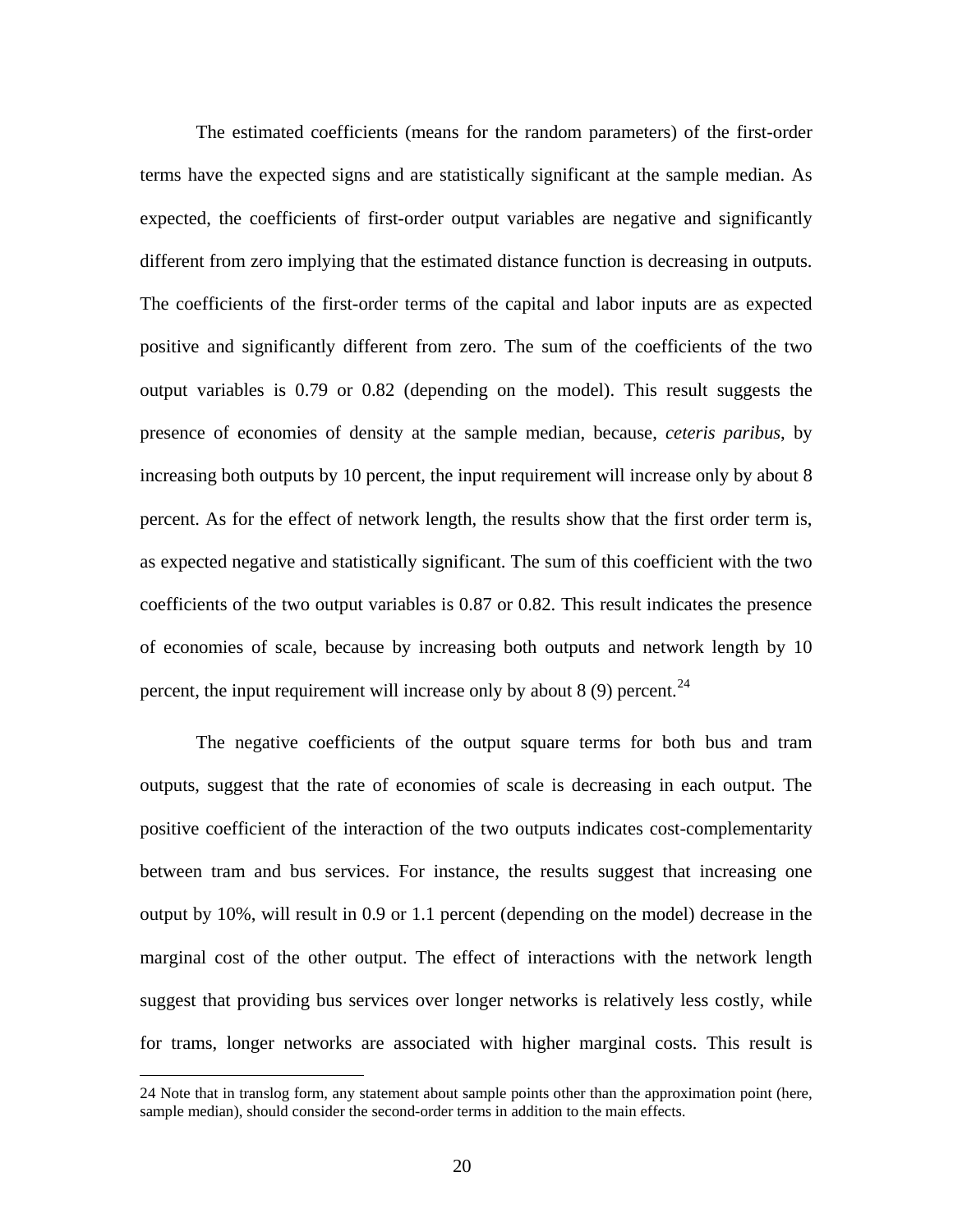consistent with the fact that in tramways, the maintenance of the network infrastructure (rails and cables) in longer network might take relatively more capital and labor resources than in bus transport.

The table shows that in both models, the coefficients of the unobserved structural variable  $(\eta_1 - \eta_7)$  are significantly different from zero at conventional 5% levels of significance. This provides empirical evidence for the presence of unobserved heterogeneity. Using a Wald test we tested the hypothesis of separability. The results (also listed in the table) favor the complete model, indicating that the unobserved network characteristics are not separable form observed production factors. Comparing the results across the two models indicates a close similarity in the coefficients of the first-order terms, suggesting that the estimates of returns to scale and other technological characteristics at the approximation point (here the sample median) are not sensitive to the assumption of separability. However, most second-order terms especially those related to network length (variable *Z*), vary across the two models. This suggests that quantities such as complementarity effects between different outputs as well as substitution elasticities between inputs could be sensitive to the assumptions related to separability from the unobserved network characteristics. The differences of second-order effects across the two models also suggest that the variation of the economies of scale at different levels of output and network length is sensitive to the separability assumption.

Studying the coefficients of the latent heterogeneity can be helpful in detecting the effects captured by that variable. The positive sign of the constant  $(\eta_1)$  indicates that higher levels of the latent variable  $(y)$  are associated with network and environmental characteristics that are beneficial to production. Therefore the latent variable  $\gamma$  can be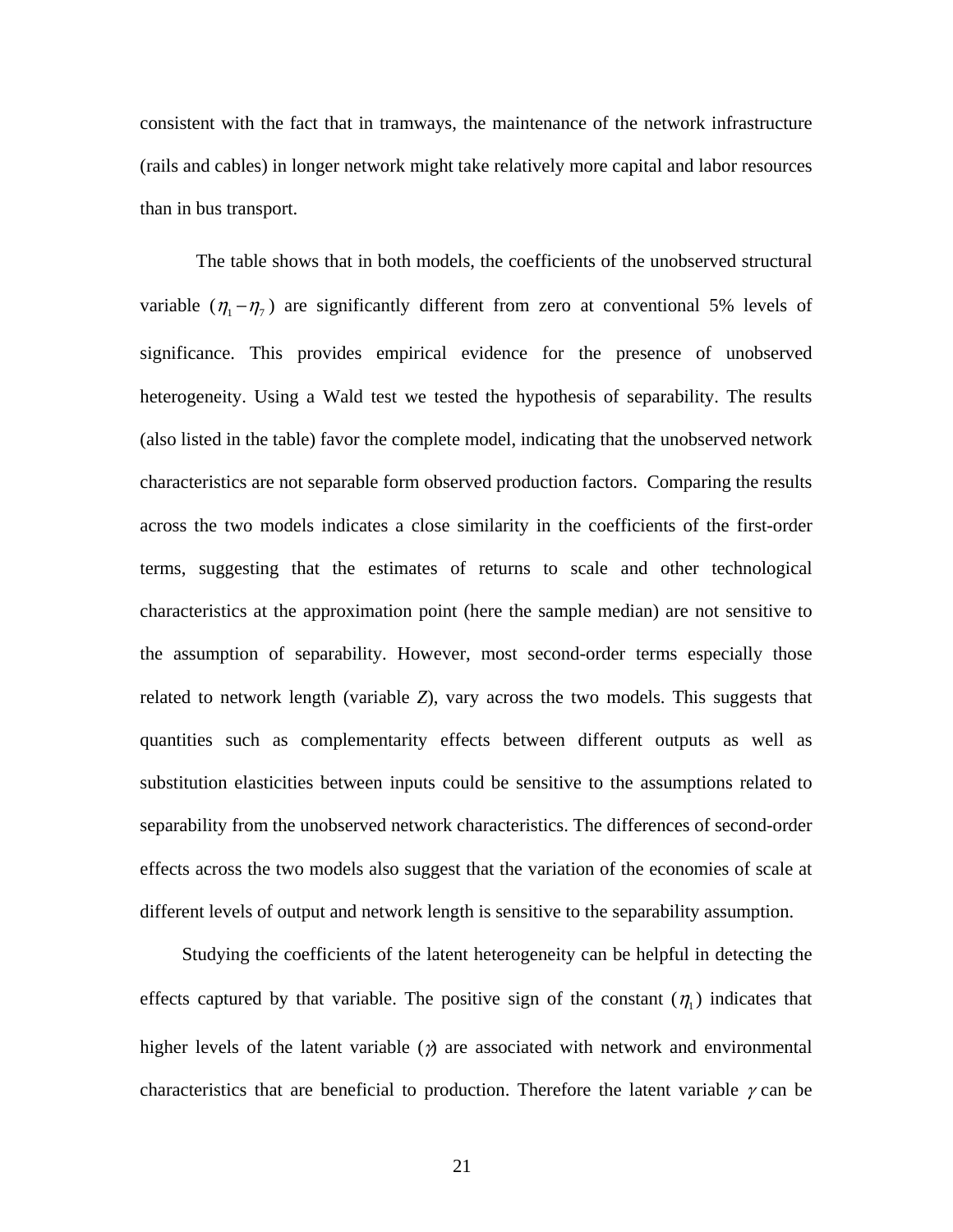interpreted as an aggregate indicator of network structural characteristics with an inverse correlation with network complexity. With this interpretation in mind, namely associating lower values of  $\gamma$  with greater network complexity, we can explore the consistency of the regression results with our underlying assumptions about network heterogeneity. The coefficients of the interactions of the unobserved heterogeneity with both outputs, tram seat-kilometers ( $\eta_5$ ) and bus seat-kilometers ( $\eta_6$ ), have a negative sign, implying that the network complexity has a lower effect in higher levels of output. Similarly, the positive coefficient of the interaction of the latent variable with the network length  $(\eta_7)$  suggests that the network complexity has a relatively greater effect in larger networks. The positive sign of the squared term of the latent variable  $(\eta_2)$  can also be interpreted as an increasing marginal effect of complexity. While all these interpretations appear to be consistent with the idea of linking the latent variable to network complexity, we should recognize that alternative interpretations could equally be justified. The results however point to the fact that the time-invariant heterogeneity is not separable from observed production factors.

The results listed in Table 2 also indicate considerable variation across companies with regard to time-invariant heterogeneity. The significant effect of interaction terms of the latent variable with outputs suggest that the technological characteristics such as the economies of scope or rates of returns to scale and density show a considerable variation across different companies. These variations are ignored in the model with separability assumption. In principle, such variations can be also modeled with a random coefficients model with several random effects. However, considering an identical latent variable allows a more tangible interpretation of such variations by associating them to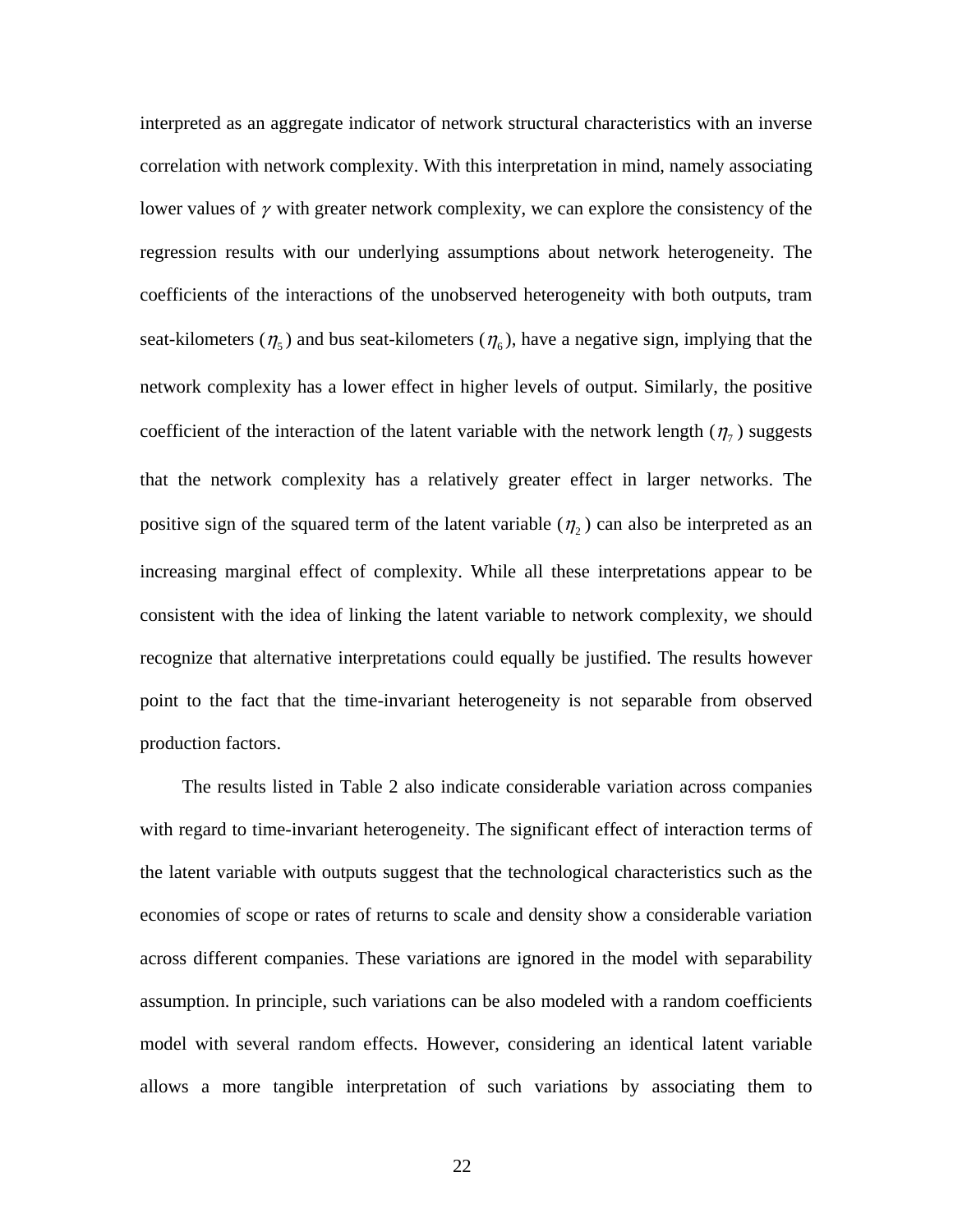unobserved characteristics such as network complexity. For instance, considering the latent variable as an inverse measure of the network complexity, we can interpret the negative coefficients of the output interactions as an indication that more complex networks have higher rates of economies of scale.

The inefficiency scores  $u_i$  are summarized in Table 3. The estimated values of the inefficiency vary from 0.01 to about 0.62. The values of the mean and median technical inefficiency are fairly low amounting to about 8 percent of input resources.<sup>[25](#page-26-0)</sup> A simple calculation based on the estimated effects of  $\gamma$  and  $\gamma$ <sup>2</sup>, indicate that the effect of heterogeneity is more considerable: Considering the estimated coefficients in Table 2 (especially  $\eta_7$ ), one standard deviation of this heterogeneity is approximately equivalent to about 0.14 or 0.28 depending on the model. These results suggest that the effect of time-invariant heterogeneity on inputs (and costs) is significantly greater than the average estimated inefficiencies. Moreover, the results suggest that these heterogeneities tend to be underestimated should they be assumed separable from observed production factors.

 $\overline{a}$ 

<span id="page-26-0"></span> $25$  For comparison purposes, we also computed the efficiency indices using the "classical" model for panel data proposed by Pitt and Lee (1981) who interpreted the random effects as inefficiency, thus considering any unobserved firm-specific heterogeneity as inefficiency. As expected, the values of technical inefficiency are higher and have more dispersion than the inefficiencies that emerge from our models.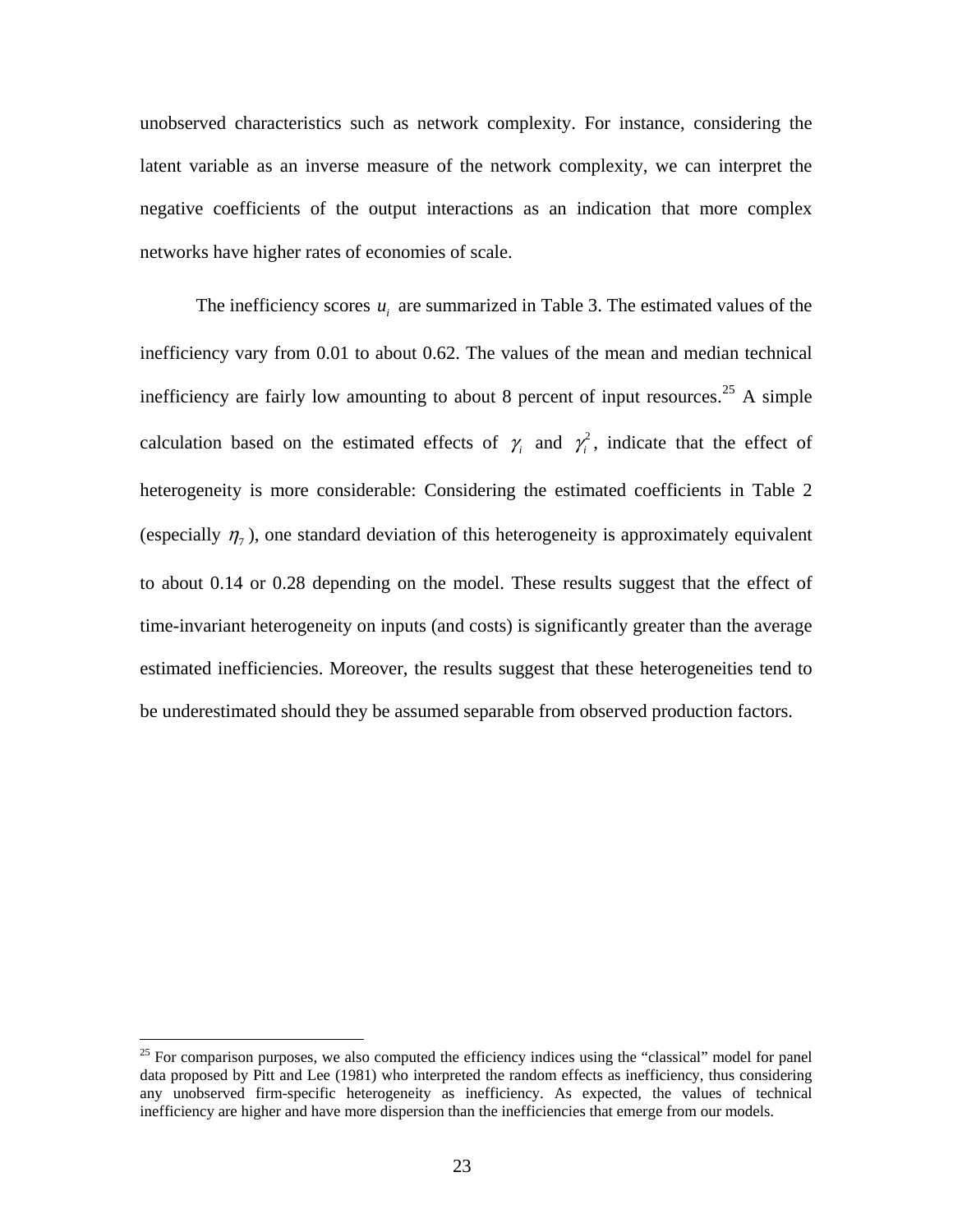|                                 | <b>Model 1 with</b><br>separability<br>assumption | Model 2 with non-<br>separability<br>assumption |
|---------------------------------|---------------------------------------------------|-------------------------------------------------|
| Number of<br><b>Observation</b> | 707                                               | 707                                             |
| <b>Mean</b>                     | 0.084                                             | 0.085                                           |
| <b>Std. Dev</b>                 | 0.053                                             | 0.057                                           |
| Min                             | 0.012                                             | 0.012                                           |
| <b>Median</b>                   | 0.071                                             | 0.069                                           |
| Max                             | 0.617                                             | 0.601                                           |

Table 3: Descriptive statistics of inefficiency estimates

Table 4 provides the descriptive statistics of inefficiency estimates by country. These results indicate more or less similar efficiency scores across the two countries. The results of Kruskal-Wallis test on the differences in inefficiency scores (p-value of .58 or .91 depending on the model) suggest that there is no significant difference between the Swiss and German transit companies. This finding is valid in both models suggesting that the variation of efficiency within each country is greater than any systematic difference between the two countries. The estimates of latent heterogeneity on the other hand point to higher average values of  $\gamma$  in Switzerland compared to Germany. The statistical significance of these differences is confirmed by a Kruskal-Wallis test, suggesting that the German companies operate on networks that are relatively more complex than those in Switzerland.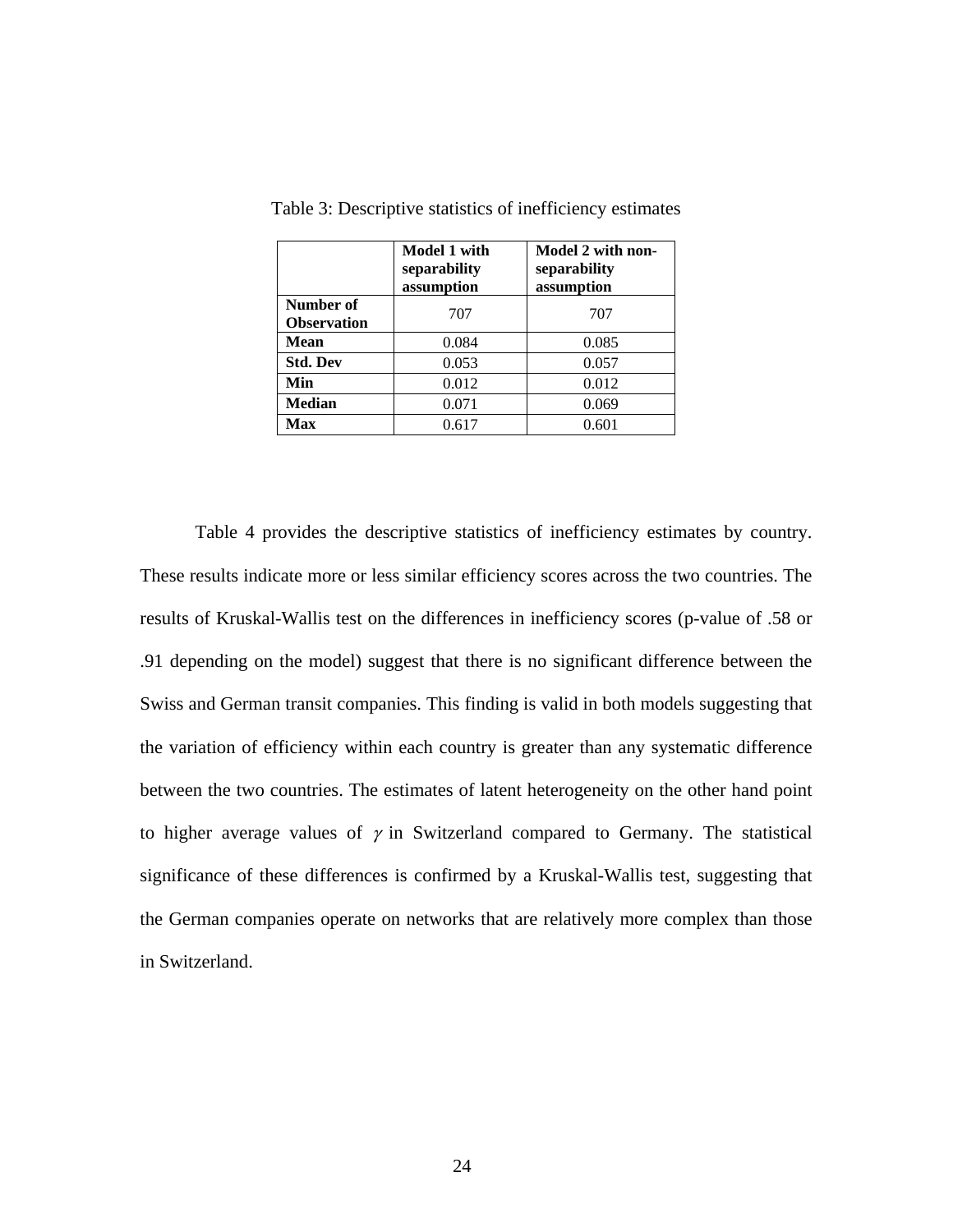|                                 | Model 1 with<br>separability<br>assumption | Model 2 with non-<br>separability assumption |  |  |
|---------------------------------|--------------------------------------------|----------------------------------------------|--|--|
|                                 | <b>Germany</b>                             |                                              |  |  |
| Number of<br><b>Observation</b> | 616                                        | 616                                          |  |  |
| Mean                            | 0.085                                      | 0.086                                        |  |  |
| <b>Std. Dev</b>                 | 0.055                                      | 0.059                                        |  |  |
| Min                             | 0.012                                      | 0.012                                        |  |  |
| <b>Median</b>                   | 0.072                                      | 0.069                                        |  |  |
| <b>Max</b>                      | 0.617                                      | 0.601                                        |  |  |
|                                 |                                            |                                              |  |  |
|                                 | Switzerland                                |                                              |  |  |
| Number of<br><b>Observation</b> | 91                                         | 91                                           |  |  |
| <b>Mean</b>                     | 0.077                                      | 0.079                                        |  |  |
| <b>Std. Dev</b>                 | 0.035                                      | 0.039                                        |  |  |
| Min                             | 0.026                                      | 0.025                                        |  |  |
| <b>Median</b>                   | 0.068                                      | 0.074                                        |  |  |
| <b>Max</b>                      | 0.196                                      | 0.182                                        |  |  |

Table 4: Descriptive statistics of country-specific efficiency estimates

#### **5. Summary and Conclusions**

In this paper we examine the technical efficiency of a sample of Swiss and German urban transit companies. These companies are characterized by a high degree of heterogeneity in environmental and network characteristics. Due to lack of data and also because many of these structural factors such as network shape and complexity are not easily measured, only part of this heterogeneity is observed and can be considered in the input distance model specification. It is evident that the unobserved firm-specific heterogeneity becomes more serious in cross-country comparative efficiency analyses. Thus, it is important to use an appropriate SFA model, which is able to capture firmspecific unobserved heterogeneity using panel data.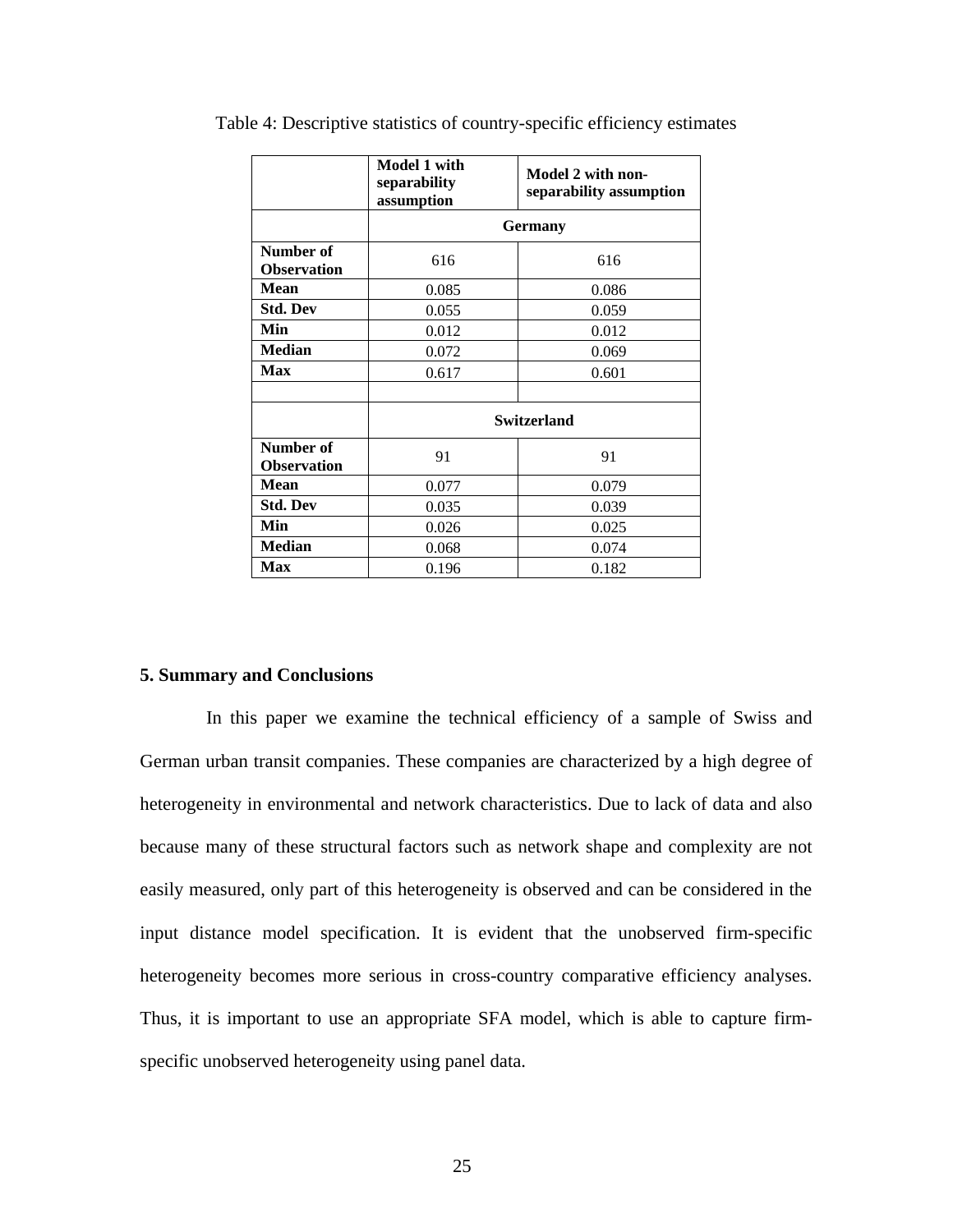Modeling heterogeneity in the empirical literature is often based on certain assumptions about the separability from the observed production factors. However, we argue that in our context the entire production process is organized around different network structures and shapes. Therefore, the unobserved heterogeneity is inevitably nonseparable from the observed inputs and outputs. Against this background we propose a random coefficient stochastic frontier model assuming that unobserved heterogeneous factors are non-separable from the production process.

 Similar to other panel data specifications such as 'true' random effects and random parameter frontier models proposed by Greene (2005a), the econometric model used in this study can be helpful to disentangle the unobserved time-invariant heterogeneity (such as network complexities) from the inefficiency estimates. The proposed model has however a distinctive feature in that such heterogeneities are represented by a single stochastic term that are not separable from the production process, while the inefficiencies are assumed to be uncorrelated thus separable from all production factors. Such distinctions between inefficiency and network heterogeneity could be used for a better identification of time-variant inefficiencies.

The results suggest that the estimated input distance function could be a reasonable fit to the observed data and that the estimated input and output elasticities have the correct sign and magnitude. The statistical tests favor the presence of considerable network heterogeneity and reject the separability assumption. Determining the scale elasticities we see that the median company operates under both economies of density and scale. Our analysis indicates that while the first-order coefficients of the distance function are not sensitive to the separability assumption, the second-order terms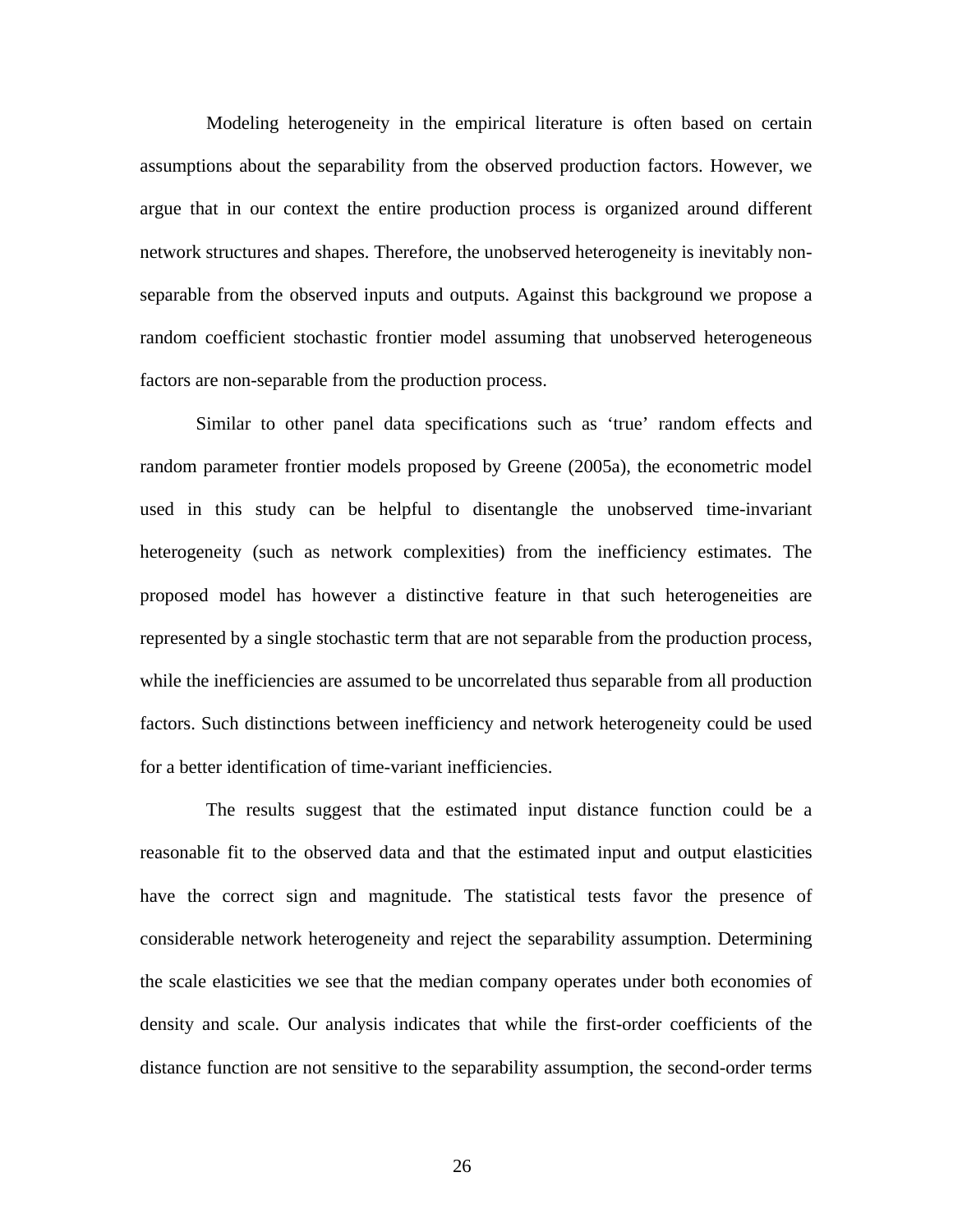could differ significantly across the models. This is especially important in estimating the variation of technological properties such as returns to scale and economies of scope with output and network characteristics. In these cases, the proposed model can be used to relax the separability assumption, while allowing a possible association between the variations with tangible structural characteristics such as network complexity.

The results of a Kruskal-Wallis test on the differences in inefficiency scores between the Swiss and German transit companies indicates no significant difference between these two types of companies. However, the statistical tests suggest that the German companies operate in networks and environments that are relatively more complex regarding the unobserved factors.

In general, the results indicate considerable variation across companies in the marginal impact of the observed input and outputs. This underlines that the unobserved characteristics of the network structure play a crucial role in transport services. Thus, the proposed model can improve the estimates taking into account different unobserved network complexities. However, this study along with the previous empirical literature suggests that given possible errors in the measurement of the efficiency level, the direct use of benchmarking results in regulation could have significant and possibly undesired financial consequences for the companies. Therefore, the benchmarking results should not be directly applied to define the tariffs applied to individual companies. However, the results can be used as an instrument to minimize the information asymmetry between the regulator and the regulated companies. For instance, benchmarking can be used as a guide to classify the companies into several efficiency groups.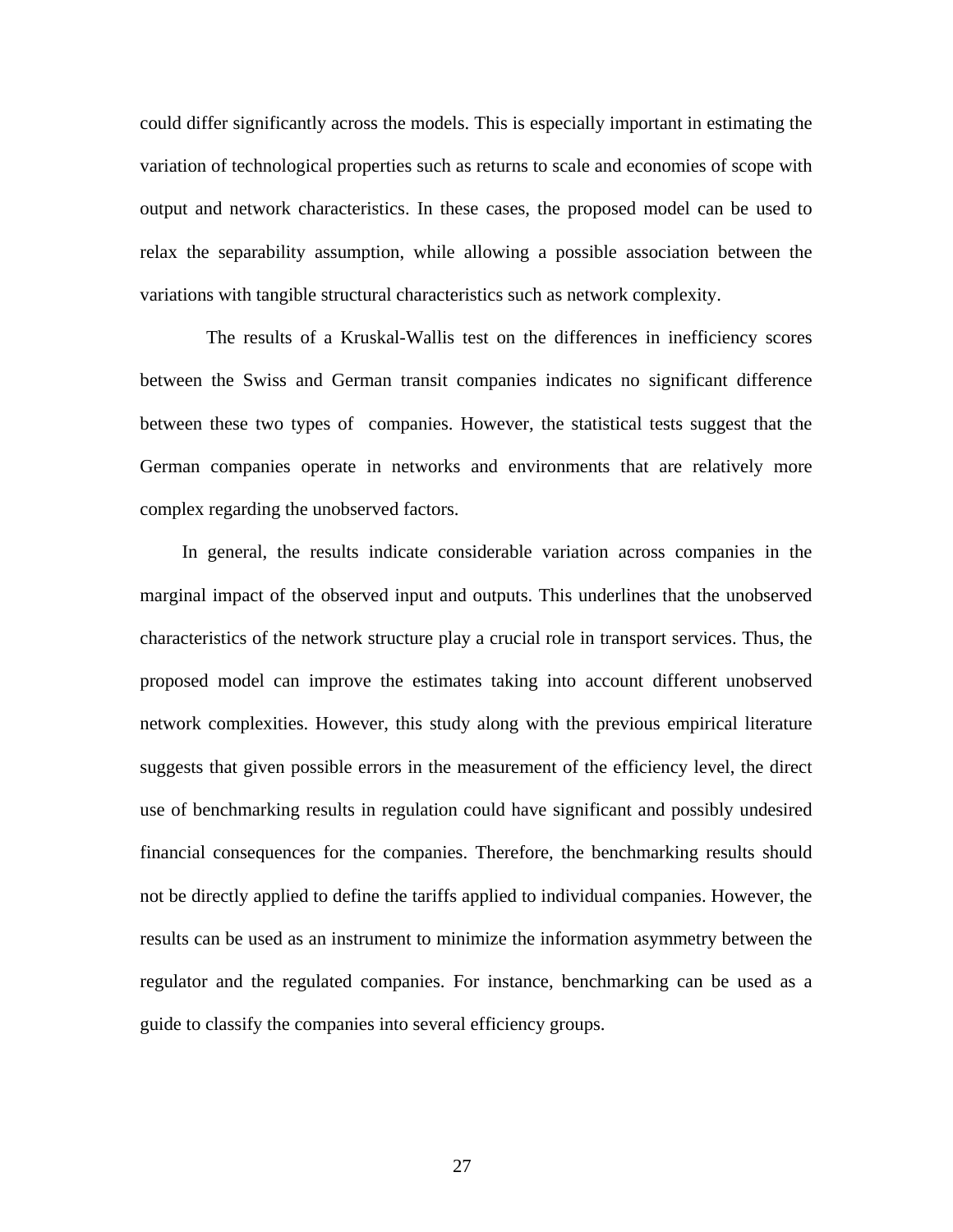#### **6. References**

- Aigner, D., Lovell, C. A. K., and P. Schmidt (1977): 'Formulation and Estimation of Stochastic Frontier Production Function Models', *Journal of Econometrics,* 6, 21- 37.
- Alvarez, A., Arias, C., and W. Greene (2004): 'Accounting for Unobservable in Production Models: Management and Inefficiency', Working Paper E2004/72, Fundacion Centro Estudios Andaluces.
- Atkinson, S. E., and D. Primont (2002): 'Stochastic Estimation of Firm Technology, Inefficiency and Productivity Growth Using Shadow Cost and Distance Functions', *Journal of Econometrics*, 108(2), 203-225.
- Bagdadioglu, N., and T. Weyman-Jones (2008): 'Panel Data Stochastic Frontier Analysis for Energy Network Regulation' Working Paper presented at Empirical Methods in Energy Economics, CEPE ETH Züruch, August 2008.
- Battese, E., and T. J. Coelli (1988): 'Prediction of Firm Level Technical Inefficiencies with a Generalised Frontier Production Function and Panel Data', *Journal of Econometrics*, 38, 387-399.
- Battese, G. E., and T. J. Coelli (1992): 'Frontier Production Function, Technical Efficiency and Panel Data: with Application to Paddy Farmers in India', *Journal of Productivity Analysis*, 3, 153-169.
- Boitani, A., and C. Cambini (2002): 'Il Trasporto Pubblico Locale. Dopo la Riforma i Difficili Albori di un Mercato', *Mercato Concorrenza Regole*, 1, 45-72.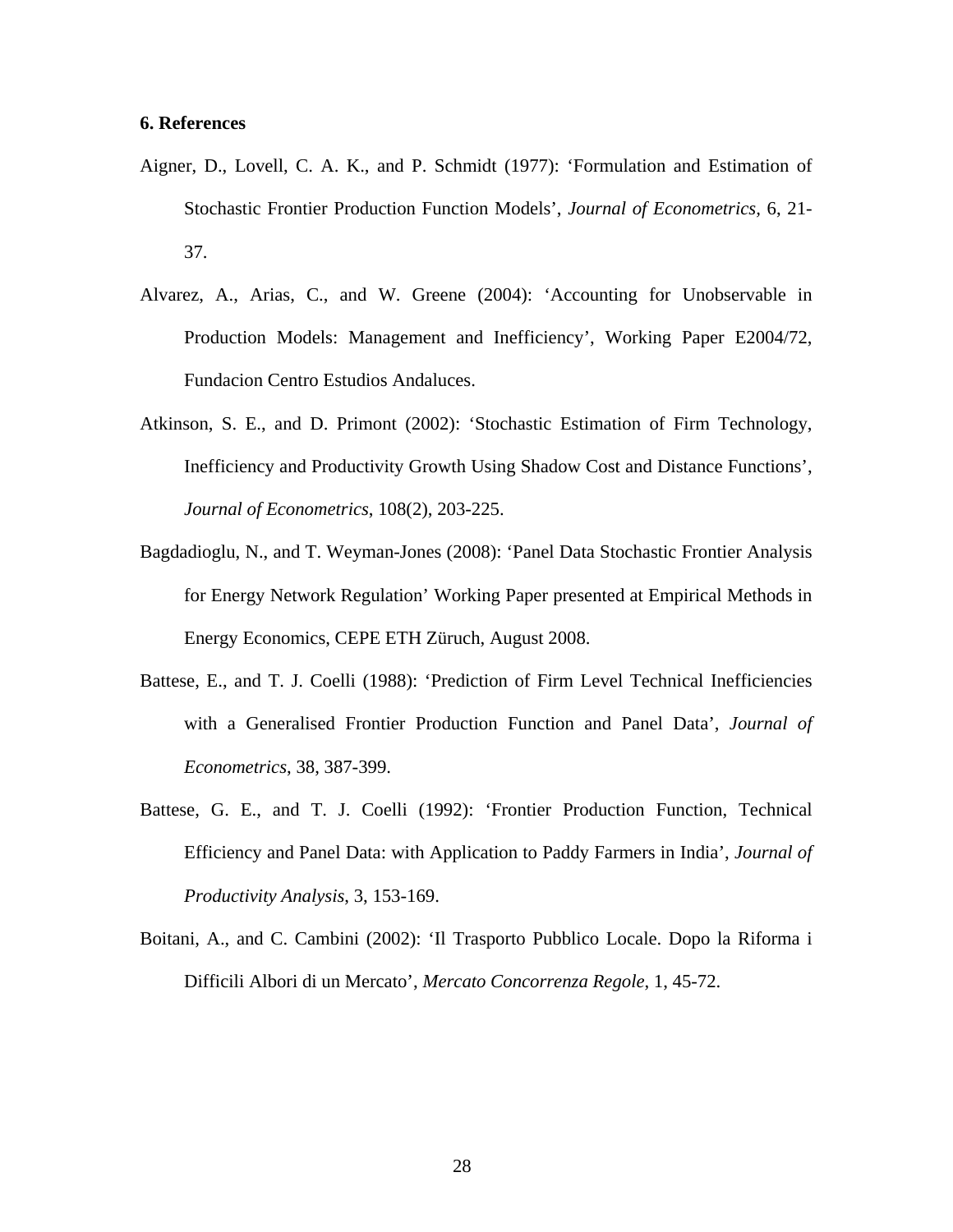- Cambini, C., and M. Filippini (2003): 'Competitive Tendering and Optimal Size in the Regional Bus Transportation Industry', *Annals of Public and Cooperative Economics*, 74(1), 163-182.
- Coelli, T. J., and S. Perelman (1999): 'A comparison of Parametric and Non-Parametric Distance Functions: with Application to European Railways', *European Journal of Operations Research*, 117, 326-39.
- Coelli, T. J., and S. Perelman (2000): 'Technical Efficiency of European Railways: A Distance Function Approach', *Applied Economics*, 32, 1967-1976.
- Coelli, T. J. (2002): 'On the Econometric Estimation of the Distance Function Representation of a Production Technology', CEPA Working Paper, Centre for Efficiency and Productivity Analysis School of Economics, The University of Queensland, Queensland, Australia.
- Colburn, C. B., and W. K. Talley (1992): 'A Firm Specific Analysis of Economies of Size in the U.S. Urban Multiservice Transit Industry', *Transportation Research Part B,* 3, 195-206.
- Cornwell, C., Schmidt, P., and R. C. Sickles (1990): ['Production Frontiers with Cross-](http://ideas.repec.org/a/eee/econom/v46y1990i1-2p185-200.html)[Sectional and Time-Series Variation in Efficiency Levels](http://ideas.repec.org/a/eee/econom/v46y1990i1-2p185-200.html)', *[Journal of](http://ideas.repec.org/s/eee/econom.html)  [Econometrics](http://ideas.repec.org/s/eee/econom.html)*, 46(1-2), 185-200.
- Dalen, D. M., and A. Gomez-Lobo (2003): 'Yardsticks on the Road: Regulatory Contracts and Cost Efficiency in the Norwegian Bus Industry', *Transportation*, 30, 371–386.
- De Borger, B., Kerstens, K., and A. Costa (2002): 'Public Transit Performance: What Does one Learn from Frontier Studies?', *Transport Reviews*, 22(1), 1-38.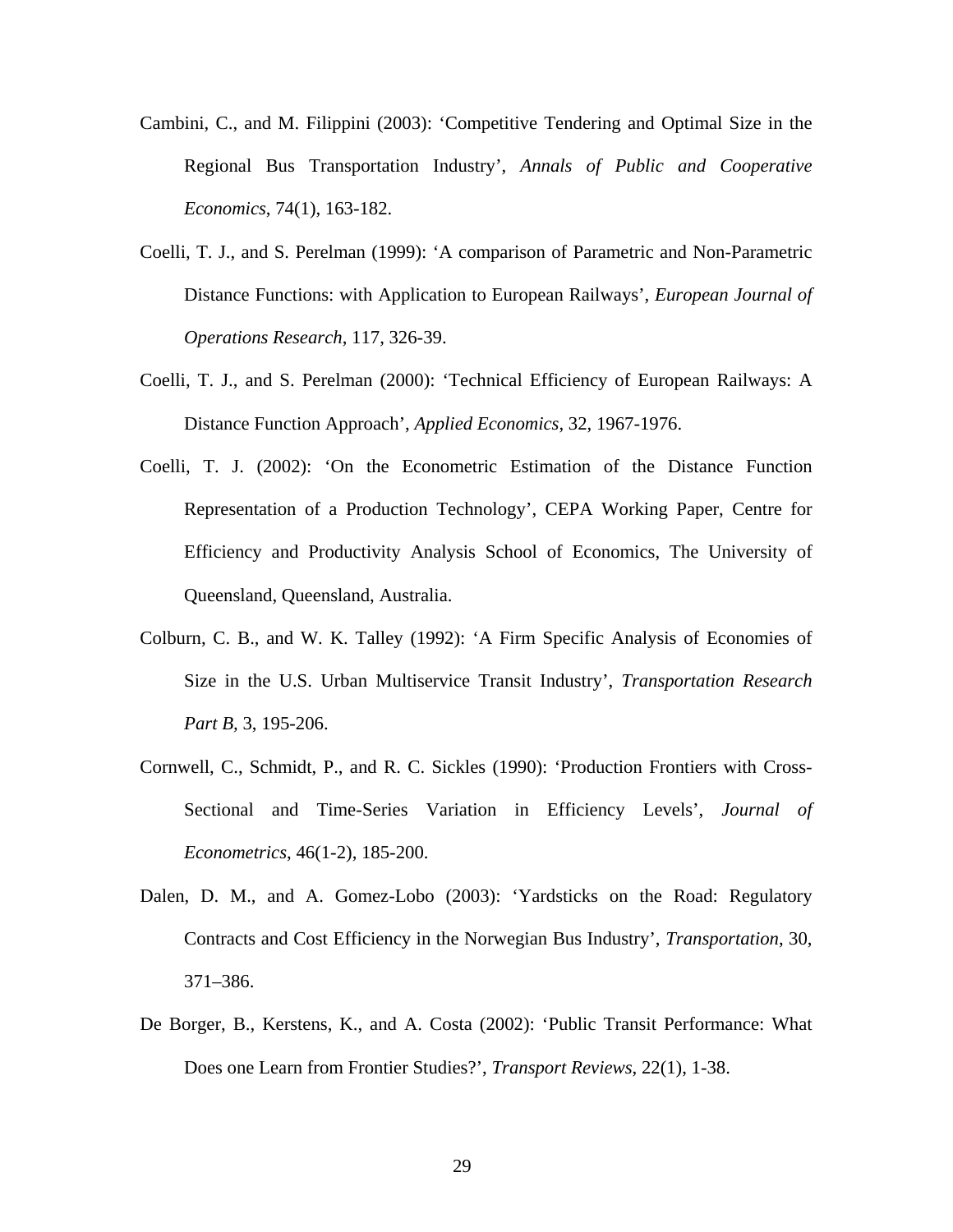- [Demsetz](http://www.sciencedirect.com/science?_ob=ArticleURL&_udi=B6V7M-3VYYF0G-B&_user=4888685&_rdoc=1&_fmt=&_orig=search&_sort=d&view=c&_acct=C000065295&_version=1&_urlVersion=0&_userid=4888685&md5=bb7b67c53dec9477f5c5e1c60cbf0463#bbib6), H. (1968): 'Why Regulate Utilities?', *Journal of Law and Economics*, 11, 55– 65.
- Estache, A., Rossi, M. A., and C. A Ruzzier (2004): 'The Case for International Coordination of Electricity Regulation: Evidence from the Measurement of Efficiency in South America', *Journal of Regulatory Economics*, 25(3), 271-295.
- Färe, R., and D. Primont (1995): *Multi-Output Production and Duality: Theory and Applications*, Kluwer Academic Publishers, Boston.
- Farsi, M., Filippini, M., and W. Greene (2005): 'Efficiency Measurement in Network Industries: Application to the Swiss Railway Companies', *Journal of Regulatory Economics*, 28(1), 69–90.
- Farsi, M., Fetz, A., and M. Filippini (2006a): 'Economies of Scale and Scope in Local Public Transportation', [CEPE Working Paper No. 48,](http://www.cepe.ethz.ch/publications/workingPapers/CEPE_WP48.pdf) Centre for Energy Policy and Economics (CEPE), Zurich.
- Farsi, M., Filippini, M., and M. Kuenzle (2006b): 'Cost Efficiency in Regional Bus Companies', *Journal of Transport Economics and Policy*, 40(1), 95–118.
- Filippini, M., and R. Maggi (1992): The Cost Structure of the Swiss Private Railways, *International Journal of Transport Economics*, 19, 307-327.
- Greene, W. (2004): 'Interpreting Estimated Parameters and Measuring Individual Heterogeneity in Random Coefficient Models', Department of Economics, Stern School of Business, Working Paper No. 04-08, New York University.
- Greene, W. (2005a): 'Reconsidering Heterogeneity in Panel Data Estimators of the Stochastic Frontier Model', *Journal of Econometrics*, 126(2), 269–303.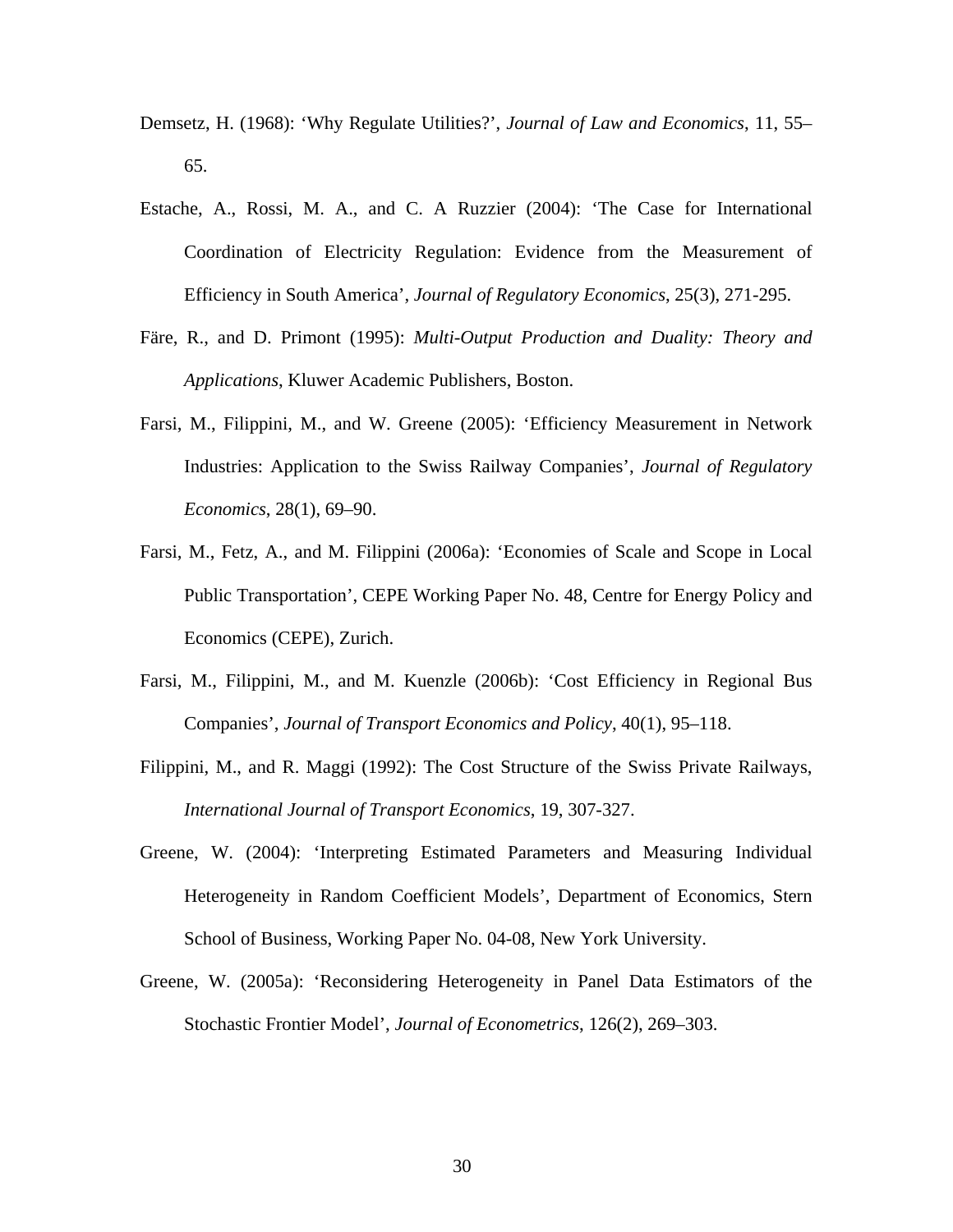- Greene, W. (2005b): 'Fixed and Random Effects in Stochastic Frontier Models', *Journal of Productivity Analysis,* 23, 7-32.
- Hensher, D., and J. Stanley (2003): 'Performance-Based Quality Contracts in Bus Service Provision', *Transportation Research Part A*, 37(6), 519-538.
- Hensher, D. (2007): *Bus Transport: Economics, Policy and Planning,* Research in Transportation Economics, Volume 18, Elsevier, Oxford, UK.
- Heshmati, A., and S. C. Kumbhakar (1994): 'Farm Heterogeneity and Technical Efficiency: Some Results from Swedish Dairy Farms', *Journal of Productivity Analysis*, 5(1), 45-61.
- Jamasb, T., and M. Pollitt (2003): 'International Benchmarking and Regulation: an Application to European Electricity Distribution Utilities', *Energy Policy*, 31, 1609-1622.
- Klemperer, P. (1999): ['Auction Theory: a Guide to the Literature](http://ideas.repec.org/a/bla/jecsur/v13y1999i3p227-86.html)', *[Journal of Economic](http://ideas.repec.org/s/bla/jecsur.html)  [Surveys](http://ideas.repec.org/s/bla/jecsur.html)*, 13(3), 227-86.
- Kumbhakar, S. C. (1991): 'Estimation of Technical Inefficiency in Panel Data Models with Firm- and Time-Specific Effects', *Economics Letters*, 36, 43-48.
- [Laffont,](http://www.sciencedirect.com/science?_ob=ArticleURL&_udi=B6V7M-3VYYF0G-B&_user=4888685&_rdoc=1&_fmt=&_orig=search&_sort=d&view=c&_acct=C000065295&_version=1&_urlVersion=0&_userid=4888685&md5=bb7b67c53dec9477f5c5e1c60cbf0463#bbib11) J. J., and J. Tirole (1993): *A Theory of Incentives in Procurement and Regulation* The MIT Press, Cambridge, MA.
- Lovell, C. A. K., Richardson, S., Travers, P., and L. L Wood (1994): 'Resources and Functioning: a New View of Inequality in Australia', in Eichhorn, W. (ed.) *Models and Measurement of Welfare and Inequality*, Springer Verlag, Berlin, 787-807.
- O'Donnell C. J., and T. J. Coelli (2005): 'A Bayesian Approach to Imposing Curvature on Distance Functions', *Journal of Econometrics*, 126, 493–523.